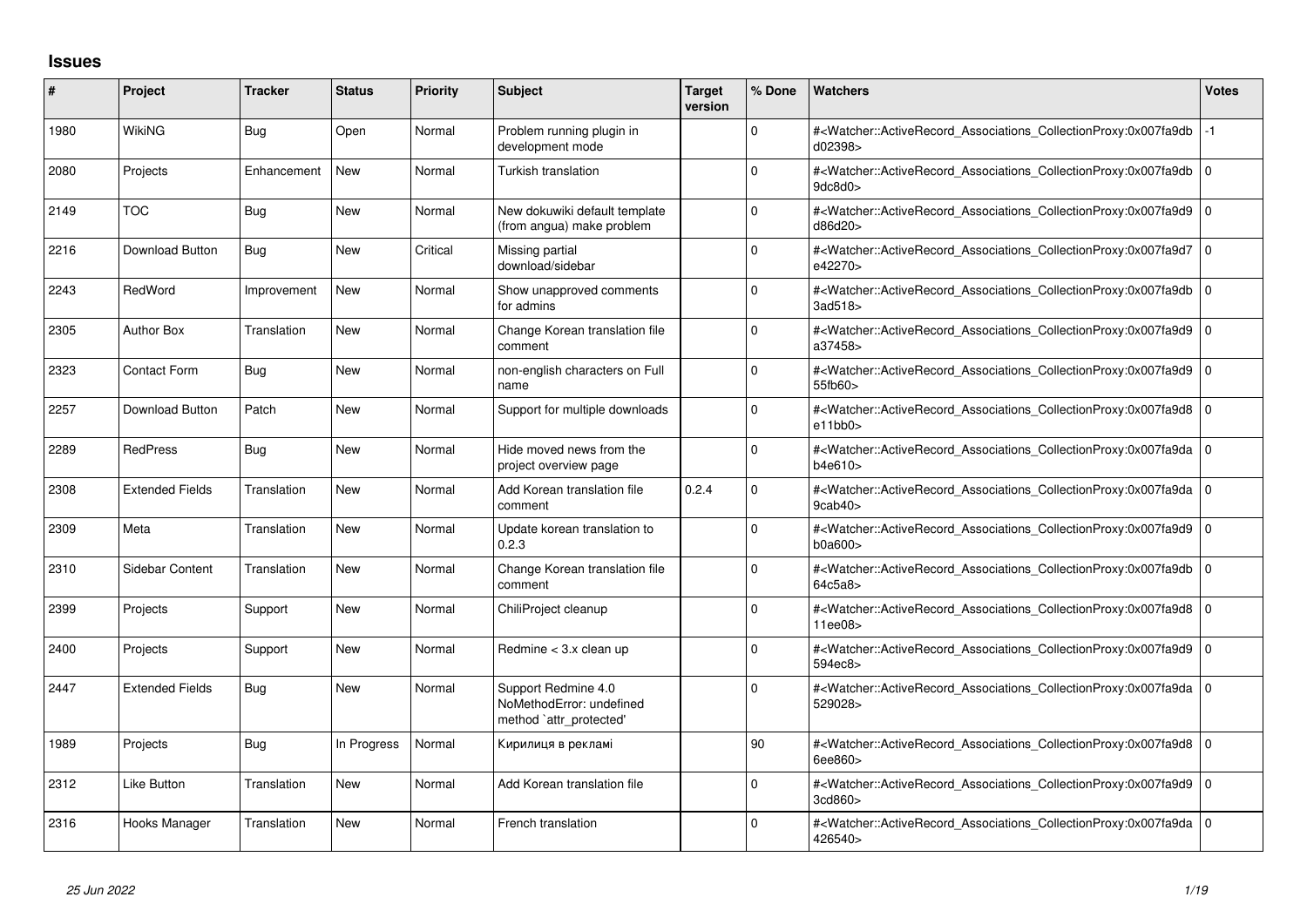| #    | Project                           | <b>Tracker</b> | <b>Status</b> | <b>Priority</b> | <b>Subject</b>                                                                              | <b>Target</b><br>version | % Done      | Watchers                                                                                                                                                     | <b>Votes</b> |
|------|-----------------------------------|----------------|---------------|-----------------|---------------------------------------------------------------------------------------------|--------------------------|-------------|--------------------------------------------------------------------------------------------------------------------------------------------------------------|--------------|
| 2317 | Hooks Manager                     | Support        | New           | Normal          | Change Assignee on custom<br>field selection                                                |                          | $\mathbf 0$ | # <watcher::activerecord_associations_collectionproxy:0x007fa9d9f 0<br="">9dcd0</watcher::activerecord_associations_collectionproxy:0x007fa9d9f>             |              |
| 2324 | <b>Contact Form</b>               | <b>Bug</b>     | New           | Normal          | Submitter information missing<br>on email.                                                  |                          | $\Omega$    | # <watcher::activerecord_associations_collectionproxy:0x007fa9d8 0<br=""  ="">265078&gt;</watcher::activerecord_associations_collectionproxy:0x007fa9d8>     |              |
| 2327 | <b>Project Settings</b>           | <b>Bug</b>     | New           | Normal          | visual styles of sections are not<br>applied                                                |                          | 0           | # <watcher::activerecord_associations_collectionproxy:0x007fa9da 0<br=""  ="">8781c0&gt;</watcher::activerecord_associations_collectionproxy:0x007fa9da>     |              |
| 1747 | Projects                          | Feature        | Open          | Major           | Some kind of site usage plugin                                                              |                          | $\mathbf 0$ | # <watcher::activerecord_associations_collectionproxy:0x007fa9d9<br>512798&gt;</watcher::activerecord_associations_collectionproxy:0x007fa9d9<br>            | 10           |
| 1783 | Projects                          | <b>Bug</b>     | Open          | Normal          | Weird logouts                                                                               |                          | $\Omega$    | # <watcher::activerecord_associations_collectionproxy:0x007fa9da 0<br=""  ="">26c560&gt;</watcher::activerecord_associations_collectionproxy:0x007fa9da>     |              |
| 2356 | <b>SCM Creator</b><br>(+Github)   | <b>Bug</b>     | New           | Normal          | Repositories not removed from<br>file system                                                |                          | $\Omega$    | # <watcher::activerecord_associations_collectionproxy:0x007fa9da 0<br=""  ="">deeaa0&gt;</watcher::activerecord_associations_collectionproxy:0x007fa9da>     |              |
| 2377 | <b>WikiNG</b>                     | Support        | New           | Normal          | Custom macros work, but icon<br>macros do not                                               |                          | $\Omega$    | # <watcher::activerecord_associations_collectionproxy:0x007fa9da<br>6c7880&gt;</watcher::activerecord_associations_collectionproxy:0x007fa9da<br>            | l O          |
| 2389 | <b>SCM Creator</b><br>$(+Github)$ | Feature        | <b>New</b>    | Normal          | Reporter, non members and<br>anonymous have too much<br>access by default                   |                          | $\mathbf 0$ | # <watcher::activerecord_associations_collectionproxy:0x007fa9d9<br>9518e0&gt;</watcher::activerecord_associations_collectionproxy:0x007fa9d9<br>            | l O          |
| 2416 | Projects                          | Feature        | <b>New</b>    | Normal          | <b>Starred issues</b>                                                                       |                          | $\mathbf 0$ | # <watcher::activerecord_associations_collectionproxy:0x007fa9d8<br>cdcd80<sub>&gt;</sub></watcher::activerecord_associations_collectionproxy:0x007fa9d8<br> | l O          |
| 1790 | Projects                          | Feature        | Open          | Normal          | Rotate logs                                                                                 |                          | $\Omega$    | # <watcher::activerecord_associations_collectionproxy:0x007fa9d4<br>cb3970&gt;</watcher::activerecord_associations_collectionproxy:0x007fa9d4<br>            | l 0          |
| 1799 | Projects                          | <b>Bug</b>     | Open          | Normal          | Thumbnail overflows issues on<br>overview page                                              |                          | $\Omega$    | # <watcher::activerecord_associations_collectionproxy:0x007fa9d4<br>441eb8&gt;</watcher::activerecord_associations_collectionproxy:0x007fa9d4<br>            | l O          |
| 1842 | <b>Author Box</b>                 | Feature        | Open          | Normal          | Show multiple/all roles                                                                     | 1.0.0                    | $\Omega$    | # <watcher::activerecord_associations_collectionproxy:0x007fa9d6<br>67d568&gt;</watcher::activerecord_associations_collectionproxy:0x007fa9d6<br>            | l O          |
| 2420 | <b>SCM Creator</b><br>(+Github)   | Bug            | New           | Normal          | Creating a Github repository<br>fails                                                       |                          | $\Omega$    | # <watcher::activerecord_associations_collectionproxy:0x007fa9d4 0<br=""  ="">56e2a0&gt;</watcher::activerecord_associations_collectionproxy:0x007fa9d4>     |              |
| 2421 | <b>SCM Creator</b><br>(+Github)   | <b>Bug</b>     | New           | Normal          | The access to Git is based on<br>projects identifier.                                       |                          | $\Omega$    | # <watcher::activerecord_associations_collectionproxy:0x007fa9d4<br>e93060&gt;</watcher::activerecord_associations_collectionproxy:0x007fa9d4<br>            | l O          |
| 2422 | Subscription                      | <b>Bug</b>     | New           | Normal          | User is not removed from<br>project_subscribers table when<br>user is deleted from Redmine. |                          | $\Omega$    | # <watcher::activerecord_associations_collectionproxy:0x007fa9d4<br>99a838&gt;</watcher::activerecord_associations_collectionproxy:0x007fa9d4<br>            | l 0          |
| 1845 | Advertising                       | Feature        | Open          | Minor           | Per project management                                                                      | 0.3.0                    | 0           | # <watcher::activerecord_associations_collectionproxy:0x007fa9d4 0<br=""  ="">112558&gt;</watcher::activerecord_associations_collectionproxy:0x007fa9d4>     |              |
| 1891 | Projects                          | Improvement    | Open          | Normal          | Add BASH & Perl CodeRay<br>scanners                                                         |                          | $\mathbf 0$ | # <watcher::activerecord 0<br="" associations="" collectionproxy:0x007fa9d6="">3bea70</watcher::activerecord>                                                |              |
| 1910 | Projects                          | Support        | Open          | Major           | Users verification                                                                          |                          | $\mathbf 0$ | # <watcher::activerecord_associations_collectionproxy:0x007fa9d4 0<br="">176788&gt;</watcher::activerecord_associations_collectionproxy:0x007fa9d4>          |              |
| 2424 | CD-Index                          | Feature        | New           | Normal          | Option to skip thumbnail(s)                                                                 |                          | $\mathbf 0$ | # <watcher::activerecord_associations_collectionproxy:0x007fa9d6 0<br="">1105a8&gt;</watcher::activerecord_associations_collectionproxy:0x007fa9d6>          |              |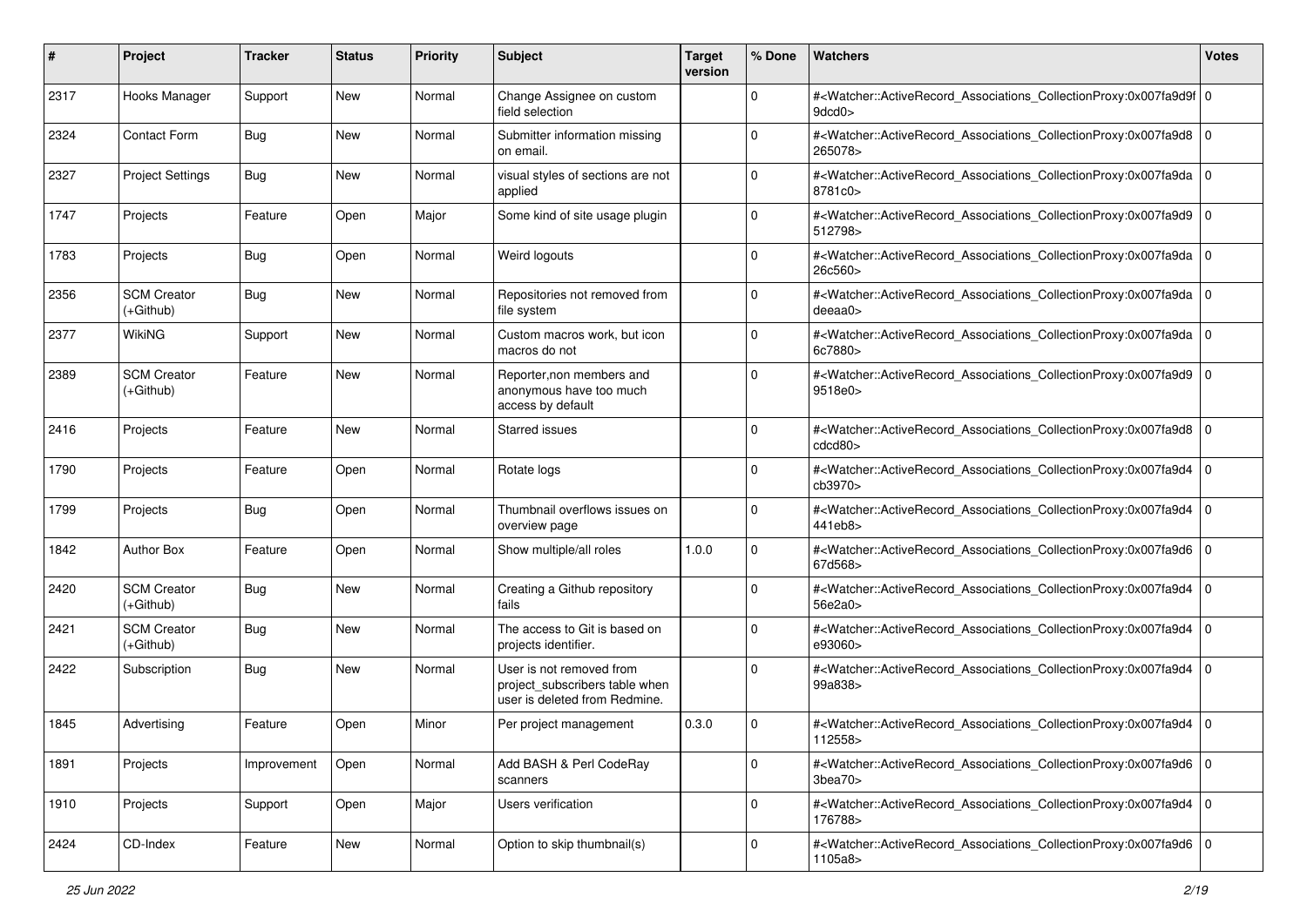| #    | Project                         | <b>Tracker</b> | <b>Status</b> | <b>Priority</b> | <b>Subject</b>                                                      | <b>Target</b><br>version | % Done      | <b>Watchers</b>                                                                                                                                          | Votes          |
|------|---------------------------------|----------------|---------------|-----------------|---------------------------------------------------------------------|--------------------------|-------------|----------------------------------------------------------------------------------------------------------------------------------------------------------|----------------|
| 2425 | CD-Index                        | Feature        | <b>New</b>    | Normal          | Content rating data for images<br>and videos                        |                          | $\Omega$    | # <watcher::activerecord_associations_collectionproxy:0x007fa9d4<br>bfe610</watcher::activerecord_associations_collectionproxy:0x007fa9d4<br>            | 0              |
| 2431 | Projects                        | Improvement    | <b>New</b>    | Normal          | Fix location of known_hosts for<br>www-data                         |                          | $\Omega$    | # <watcher::activerecord_associations_collectionproxy:0x007fa9d4<br>330830&gt;</watcher::activerecord_associations_collectionproxy:0x007fa9d4<br>        | $\overline{0}$ |
| 2442 | <b>Contact Form</b>             | Feature        | New           | Minor           | Put sender's email into From                                        |                          | $\Omega$    | # <watcher::activerecord_associations_collectionproxy:0x007fa9d4<br>cf38b8</watcher::activerecord_associations_collectionproxy:0x007fa9d4<br>            | l o            |
| 1993 | Advertising                     | Feature        | Open          | Normal          | Which types of user                                                 |                          | $\Omega$    | # <watcher::activerecord_associations_collectionproxy:0x007fa9d5<br>761a98&gt;</watcher::activerecord_associations_collectionproxy:0x007fa9d5<br>        | $\overline{0}$ |
| 2036 | Projects                        | Enhancement    | Open          | Minor           | Global news                                                         |                          | $\Omega$    | # <watcher::activerecord associations="" collectionproxy:0x007fa9d6<br="">0bb008&gt;</watcher::activerecord>                                             | ١o             |
| 2446 | <b>SCM Creator</b><br>(+Github) | Patch          | <b>New</b>    | Normal          | Supports redmine 3.4                                                |                          | $\mathbf 0$ | # <watcher::activerecord_associations_collectionproxy:0x007fa9d5<br>ec02a8</watcher::activerecord_associations_collectionproxy:0x007fa9d5<br>            | l o            |
| 936  | Orangutan                       | Improvement    | In Progress   | Normal          | Documentation                                                       |                          | 30          | # <watcher::activerecord_associations_collectionproxy:0x007fa9d6<br>1e1d60&gt;</watcher::activerecord_associations_collectionproxy:0x007fa9d6<br>        | $\overline{0}$ |
| 1075 | Orangutan                       | Enhancement    | In Progress   | Minor           | Separate Orangutan core<br>(reusable bot code) from<br>Redmine code | 2.00                     | $\Omega$    | # <watcher::activerecord associations="" collectionproxy:0x007fa9d6<br="">469ee8&gt;</watcher::activerecord>                                             | l O            |
| 2037 | Projects                        | Improvement    | Open          | Minor           | Completeness bars on start<br>page                                  |                          | $\Omega$    | # <watcher::activerecord_associations_collectionproxy:0x007fa9d6 0<br=""  ="">867888&gt;</watcher::activerecord_associations_collectionproxy:0x007fa9d6> |                |
| 2108 | Projects                        | Bug            | Open          | Normal          | Weird export "button"                                               |                          | $\Omega$    | # <watcher::activerecord_associations_collectionproxy:0x007fa9d4<br>ec1cd0</watcher::activerecord_associations_collectionproxy:0x007fa9d4<br>            | $\mathbf 0$    |
| 1716 | Projects                        | Feature        | In Progress   | Normal          | Orangutan video/chat demo                                           |                          | 10          | # <watcher::activerecord_associations_collectionproxy:0x007fa9d6<br>280d70&gt;</watcher::activerecord_associations_collectionproxy:0x007fa9d6<br>        | l o            |
| 2321 | <b>RedPress</b>                 | Bug            | Open          | Normal          | Users are still able to register in<br><b>WordPress</b>             |                          | $\Omega$    | # <watcher::activerecord associations="" collectionproxy:0x007fa9d5<br="">d9a1a8</watcher::activerecord>                                                 | l O            |
| 1804 | Projects                        | Feature        | Incomplete    | Insignificant   | Arrows (or similar solution) for<br>project menu                    |                          | $\mathbf 0$ | # <watcher::activerecord_associations_collectionproxy:0x007fa9d4<br>1cd650&gt;</watcher::activerecord_associations_collectionproxy:0x007fa9d4<br>        | 0              |
| 2161 | <b>Extended Fields</b>          | Support        | In Progress   | Critical        | Internal error On New Issues<br>tab                                 |                          | $\Omega$    | # <watcher::activerecord_associations_collectionproxy:0x007fa9d5<br>470820&gt;</watcher::activerecord_associations_collectionproxy:0x007fa9d5<br>        | ١o             |
| 2227 | <b>Extended Fields</b>          | Feature        | In Progress   | Normal          | Altering form elements for<br>custom fields                         | 0.2.4                    | 50          | # <watcher::activerecord associations="" collectionproxy:0x007fa9d6<br="">d38308&gt;</watcher::activerecord>                                             | l O            |
| 1996 | <b>Author Box</b>               | Feature        | Incomplete    | Minor           | Project module                                                      |                          | $\Omega$    | # <watcher::activerecord_associations_collectionproxy:0x007fa9d4<br>c170e8</watcher::activerecord_associations_collectionproxy:0x007fa9d4<br>            | $\Omega$       |
| 2106 | Projects                        | Improvement    | Incomplete    | Minor           | Gravatar upload                                                     |                          | $\Omega$    | # <watcher::activerecord_associations_collectionproxy:0x007fa9d5<br>b08d18&gt;</watcher::activerecord_associations_collectionproxy:0x007fa9d5<br>        | $\overline{0}$ |
| 2273 | Hooks Manager                   | Support        | In Progress   | Normal          | Hook is invalid                                                     |                          | $\Omega$    | # <watcher::activerecord_associations_collectionproxy:0x007fa9d4<br>ac1c20</watcher::activerecord_associations_collectionproxy:0x007fa9d4<br>            | 0              |
| 2285 | WordMine                        | Support        | In Progress   | Normal          | Can't get this to work                                              |                          | $\Omega$    | # <watcher::activerecord_associations_collectionproxy:0x007fa9d6 0<br=""  ="">314a20&gt;</watcher::activerecord_associations_collectionproxy:0x007fa9d6> |                |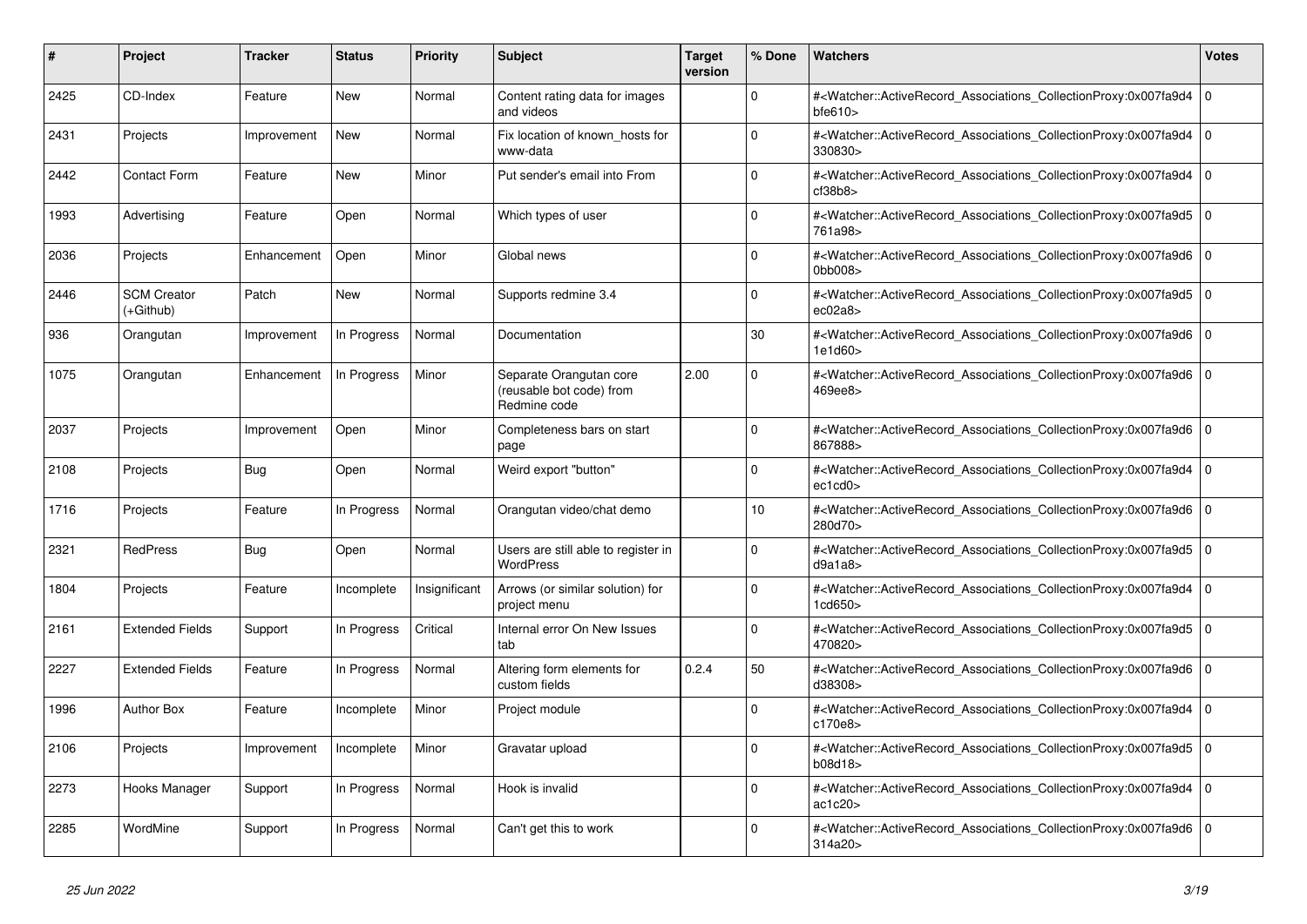| #        | Project                         | <b>Tracker</b> | <b>Status</b> | <b>Priority</b> | <b>Subject</b>                                          | <b>Target</b><br>version | % Done      | <b>Watchers</b>                                                                                                                                          | <b>Votes</b>   |
|----------|---------------------------------|----------------|---------------|-----------------|---------------------------------------------------------|--------------------------|-------------|----------------------------------------------------------------------------------------------------------------------------------------------------------|----------------|
| 2298     | RedWord                         | Support        | In Progress   | Normal          | Theme review by WordPress<br>reviewers                  |                          | 10          | # <watcher::activerecord associations="" collectionproxy:0x007fa9d6<br="">ctd4b0</watcher::activerecord>                                                 | $\Omega$       |
| 1868     | Projects                        | Feature        | Reopened      | Minor           | Author in Google search results                         |                          | 80          | # <watcher::activerecord 0<br="" associations="" collectionproxy:0x007fa9d6=""  ="">518b78&gt;</watcher::activerecord>                                   |                |
| 2318     | <b>Extended Fields</b>          | Bug            | In Progress   | Normal          | Issues as pdf                                           | 0.2.4                    | 90          | # <watcher::activerecord_associations_collectionproxy:0x007fa9d4<br>2cb6d8</watcher::activerecord_associations_collectionproxy:0x007fa9d4<br>            | $\overline{0}$ |
| 2359     | <b>Extended Fields</b>          | Bug            | In Progress   | Normal          | Extended fields plugin breaks<br>PDF export             | 0.2.4                    | 90          | # <watcher::activerecord_associations_collectionproxy:0x007fa9d6 0<br=""  ="">23ca80&gt;</watcher::activerecord_associations_collectionproxy:0x007fa9d6> |                |
| 2365     | <b>Extended Fields</b>          | Feature        | In Progress   | Normal          | Adding Redmine 3.0 support                              | 0.2.4                    | 50          | # <watcher::activerecord_associations_collectionproxy:0x007fa9d4<br>60ebd8&gt;</watcher::activerecord_associations_collectionproxy:0x007fa9d4<br>        | l 0            |
| 2378     | <b>Project Alias</b>            | Bug            | In Progress   | Major           | Compatibility to Redmine 3.0.1                          | 0.1.1                    | 100         | # <watcher::activerecord_associations_collectionproxy:0x007fa9d4 0<br=""  ="">58d358&gt;</watcher::activerecord_associations_collectionproxy:0x007fa9d4> |                |
| 2384     | Hooks Manager                   | Bug            | In Progress   | Normal          | Redmine v3?                                             | 1.0.2                    | 50          | # <watcher::activerecord associations="" collectionproxy:0x007fa9d6<br="">6a8510&gt;</watcher::activerecord>                                             | l 0            |
| 2391     | <b>Contact Form</b>             | Support        | In Progress   | Normal          | Redmine 3.1 support?                                    | 0.1.2                    | 50          | # <watcher::activerecord_associations_collectionproxy:0x007fa9d5 0<br=""  ="">2284f0&gt;</watcher::activerecord_associations_collectionproxy:0x007fa9d5> |                |
| 2439     | Red-Andy                        | Support        | In Progress   | Normal          | Text color in add menu (+) is<br>too dark               | 1.10                     | 90          | # <watcher::activerecord_associations_collectionproxy:0x007fa9d6<br>3dae00&gt;</watcher::activerecord_associations_collectionproxy:0x007fa9d6<br>        | l 0            |
| 1828     | <b>Contact Form</b>             | Support        | Deferred      | Normal          | Incorrect from/reply to address<br>used in sent email   |                          | 40          | # <watcher::activerecord 0<br="" associations="" collectionproxy:0x007fa9e5=""  ="">614db0&gt;</watcher::activerecord>                                   |                |
| 1878     | <b>SCM Creator</b><br>(+Github) | Support        | Deferred      | Normal          | Don't create bare GIt repository                        |                          | $\Omega$    | # <watcher::activerecord_associations_collectionproxy:0x007fa9e7 0<br="">271a80&gt;</watcher::activerecord_associations_collectionproxy:0x007fa9e7>      |                |
| 1943     | <b>Author Box</b>               | Feature        | Deferred      | Normal          | Author box layout change plan                           |                          | $\Omega$    | # <watcher::activerecord_associations_collectionproxy:0x007fa9e6f 0<br="">89ef8</watcher::activerecord_associations_collectionproxy:0x007fa9e6f>         |                |
| 1985     | <b>Project Alias</b>            | Patch          | Deferred      | Normal          | Redmine.pm for Git supporting<br>project-aliases        |                          | $\mathbf 0$ | # <watcher::activerecord 0<br="" associations="" collectionproxy:0x007fa9e6=""  ="">92c0b0&gt;</watcher::activerecord>                                   |                |
| 2151     | Red-Andy                        | Bug            | Deferred      | Normal          | Conflict with sidebar_hide plugin                       |                          | 30          | # <watcher::activerecord_associations_collectionproxy:0x007fa9e5f 0<br="">fabb8&gt;</watcher::activerecord_associations_collectionproxy:0x007fa9e5f>     |                |
| 2221     | <b>Extended Fields</b>          | Support        | Deferred      | Minor           | Need a fix for list.html.erb                            |                          | $\mathbf 0$ | # <watcher::activerecord 0<br="" associations="" collectionproxy:0x007fa9e5=""  ="">9013e8&gt;</watcher::activerecord>                                   |                |
| ISSUE-1  | <b>ISSUE-id</b>                 | Support        | Deferred      | Minor           | Need a function to display issue<br>id                  |                          | $\Omega$    | # <watcher::activerecord_associations_collectionproxy:0x007fa9e5 0<br=""  ="">5b8588&gt;</watcher::activerecord_associations_collectionproxy:0x007fa9e5> |                |
| 2278     | <b>SCM Creator</b><br>(+Github) | Patch          | Deferred      | Normal          | Disable "Save repository" button<br>on new repositories |                          | $\Omega$    | # <watcher::activerecord_associations_collectionproxy:0x007fa9e5 0<br=""  ="">3f21e0&gt;</watcher::activerecord_associations_collectionproxy:0x007fa9e5> |                |
| 2322     | WikiNG                          | Bug            | Deferred      | Normal          | Viewing user pages does not<br>work after rename        |                          | $\mathbf 0$ | # <watcher::activerecord 0<br="" associations="" collectionproxy:0x007fa9e4f=""  ="">c6af8</watcher::activerecord>                                       |                |
| ISSUE-12 | <b>ISSUE-id</b>                 | Bug            | Deferred      | Major           | No route matches error for<br>journals#new              |                          | 50          | # <watcher::activerecord_associations_collectionproxy:0x0055cbdb 0<br=""  ="">ac59c0</watcher::activerecord_associations_collectionproxy:0x0055cbdb>     |                |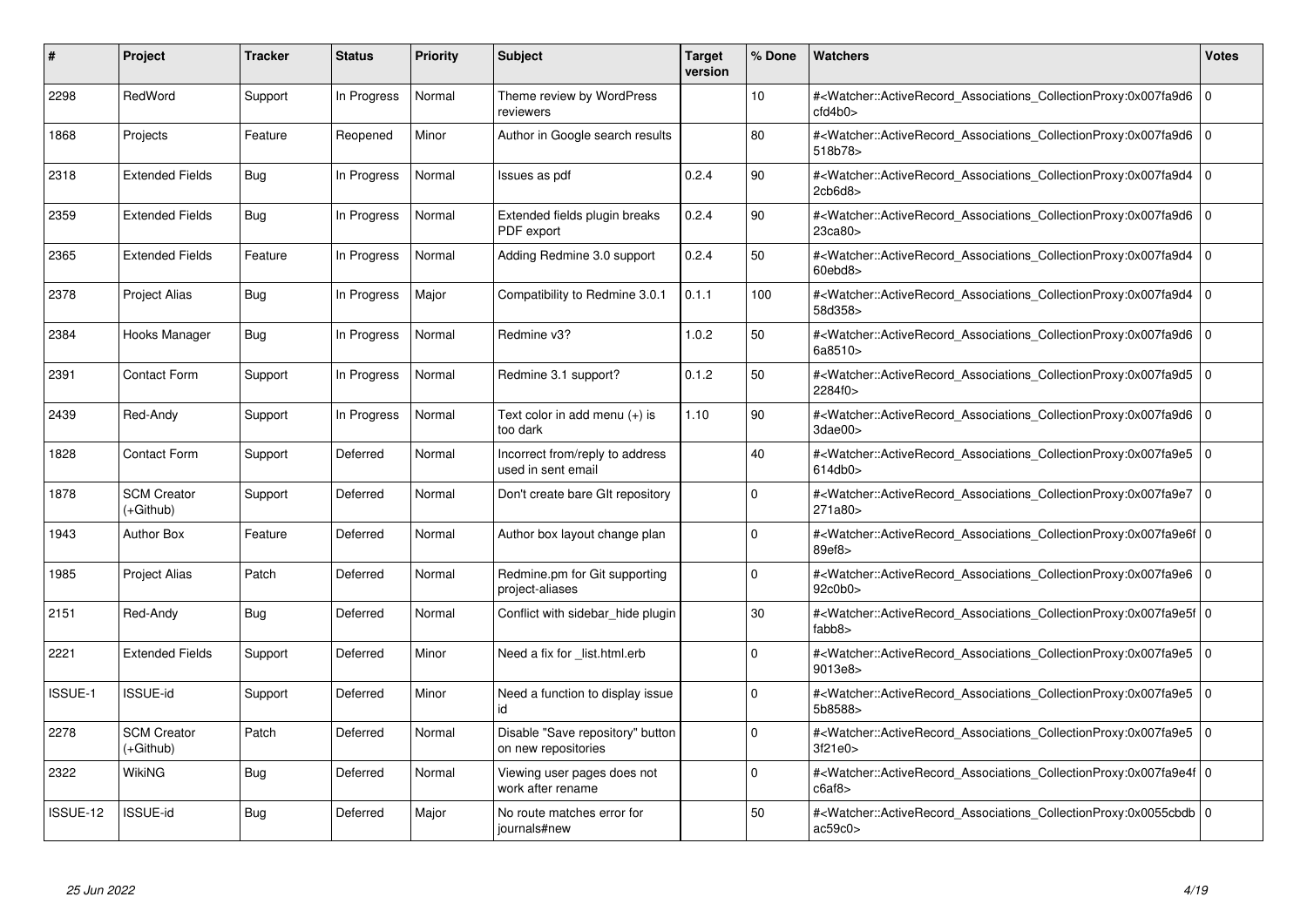| #        | Project                         | <b>Tracker</b> | <b>Status</b>         | <b>Priority</b> | <b>Subject</b>                                                 | <b>Target</b><br>version | % Done   | <b>Watchers</b>                                                                                                                                          | <b>Votes</b> |
|----------|---------------------------------|----------------|-----------------------|-----------------|----------------------------------------------------------------|--------------------------|----------|----------------------------------------------------------------------------------------------------------------------------------------------------------|--------------|
| 2024     | OpenID Fix                      | Patch          | Under<br>Verification | Normal          | Associate existing accounts by<br>email                        |                          | $\Omega$ | # <watcher::activerecord 0<br="" associations="" collectionproxy:0x0055cbdb=""  ="">94f8e8&gt;</watcher::activerecord>                                   |              |
| 2290     | <b>SCM Creator</b><br>(+Github) | Patch          | Under<br>Verification | Normal          | Various improvements to plugin                                 | 0.5.1                    | 70       | # <watcher::activerecord 0<br="" associations="" collectionproxy:0x0055cbdb=""  ="">6ae7d8</watcher::activerecord>                                       |              |
| 2307     | <b>Download Button</b>          | Translation    | Under<br>Verification | Normal          | Change Korean translation file<br>comment                      | 0.1.1                    | $\Omega$ | # <watcher::activerecord_associations_collectionproxy:0x0055cbd8 0<br="">b60428&gt;</watcher::activerecord_associations_collectionproxy:0x0055cbd8>      |              |
| 2320     | <b>Extended Fields</b>          | Bug            | Under<br>Verification | Normal          | Internal error when opening<br>issues tab                      | 0.2.4                    | $\Omega$ | # <watcher::activerecord 0<br="" associations="" collectionproxy:0x0055cbd8=""  ="">31a3b8</watcher::activerecord>                                       |              |
| 2328     | <b>Extended Fields</b>          | Patch          | Under<br>Verification | Normal          | Make the Project type custom<br>fields sortable in issue lists | 0.2.4                    | $\Omega$ | # <watcher::activerecord_associations_collectionproxy:0x0055cbd7 0<br=""  ="">db5620&gt;</watcher::activerecord_associations_collectionproxy:0x0055cbd7> |              |
| 2329     | <b>WikiNG</b>                   | Bug            | Under<br>Verification | Major           | Mentions visibility                                            |                          | 50       | # <watcher::activerecord_associations_collectionproxy:0x0055cbd6 0<br="">8079e0&gt;</watcher::activerecord_associations_collectionproxy:0x0055cbd6>      |              |
| 2341     | <b>Project Alias</b>            | Patch          | Under<br>Verification | Normal          | Underscore support for<br>Redmine                              | 0.1.1                    | $\Omega$ | # <watcher::activerecord 0<br="" associations="" collectionproxy:0x007fa9da=""  ="">308ac8</watcher::activerecord>                                       |              |
| 2350     | <b>Extended Fields</b>          | Bug            | Under<br>Verification | Normal          | Extended Field Values that are<br>nil produce an error         | 0.2.4                    | $\Omega$ | # <watcher::activerecord_associations_collectionproxy:0x007fa9da 0<br=""  ="">cc3608&gt;</watcher::activerecord_associations_collectionproxy:0x007fa9da> |              |
| 2363     | Sidebar Content                 | Patch          | Under<br>Verification | Normal          | Sidebar Redmine 3.0.0                                          | 0.2.0                    | $\Omega$ | # <watcher::activerecord associations="" collectionproxy:0x007fa9db<br="">5e00d8&gt;</watcher::activerecord>                                             | $\Omega$     |
| ISSUE-17 | <b>ISSUE-id</b>                 | Bug            | Under<br>Verification | Major           | SVN integration: Commit with<br>new issue-id does not work     | 0.0.3                    | 50       | # <watcher::activerecord associations="" collectionproxy:0x007fa9db<br="">302ca8&gt;</watcher::activerecord>                                             | $\mathbf 0$  |
| 20       | Orangutan::Redmin<br>e          | Feature        | Open                  | Minor           | Let user specify what he did<br>during a break                 |                          | $\Omega$ | # <watcher::activerecord_associations_collectionproxy:0x007fa9d8 0<br=""  ="">3b9f50</watcher::activerecord_associations_collectionproxy:0x007fa9d8>     |              |
| 26       | Orangutan                       | Feature        | Open                  | Normal          | It would be greate to have a<br>reminder                       | 1.06                     | $\Omega$ | # <watcher::activerecord_associations_collectionproxy:0x007fa9d8 0<br=""  ="">821930&gt;</watcher::activerecord_associations_collectionproxy:0x007fa9d8> |              |
| 192      | Orangutan                       | Improvement    | Open                  | Major           | SQL optimization                                               | 1.07                     | $\Omega$ | # <watcher::activerecord 0<br="" associations="" collectionproxy:0x007fa9da=""  ="">436e18&gt;</watcher::activerecord>                                   |              |
| 862      | Orangutan                       | Improvement    | Open                  | Minor           | Support user first and last name 2.00<br>in requests           |                          | $\Omega$ | # <watcher::activerecord_associations_collectionproxy:0x007fa9db  <br="">ce43e8</watcher::activerecord_associations_collectionproxy:0x007fa9db>          | $\Omega$     |
| 863      | Orangutan                       | Feature        | Open                  | Minor           | Personal TODO list                                             |                          | $\Omega$ | # <watcher::activerecord 0<br="" associations="" collectionproxy:0x007fa9db=""  ="">783430&gt;</watcher::activerecord>                                   |              |
| 864      | Orangutan::Redmin<br>e          | Enhancement    | Open                  | Normal          | Custom issues list format                                      | 1.07                     | $\Omega$ | # <watcher::activerecord_associations_collectionproxy:0x007fa9db  <br="">ec97a8</watcher::activerecord_associations_collectionproxy:0x007fa9db>          | $\mathbf 0$  |
| 892      | Orangutan                       | Feature        | Open                  | Minor           | Tip of the day / Did you know<br>that?                         |                          | $\Omega$ | # <watcher::activerecord_associations_collectionproxy:0x007fa9db  <br="">8a17e0&gt;</watcher::activerecord_associations_collectionproxy:0x007fa9db>      | $\Omega$     |
| 910      | Orangutan                       | Enhancement    | Open                  | Minor           | Subjects or make Orangutan<br>remember issue id, project etc   | 2.00                     | $\Omega$ | # <watcher::activerecord 0<br="" associations="" collectionproxy:0x007fa9d8=""  ="">e885d0&gt;</watcher::activerecord>                                   |              |
| 918      | Orangutan                       | Improvement    | Open                  | Normal          | Profiler/optimization                                          | 1.07                     | $\Omega$ | # <watcher::activerecord_associations_collectionproxy:0x007fa9da 0<br=""  ="">2e4740&gt;</watcher::activerecord_associations_collectionproxy:0x007fa9da> |              |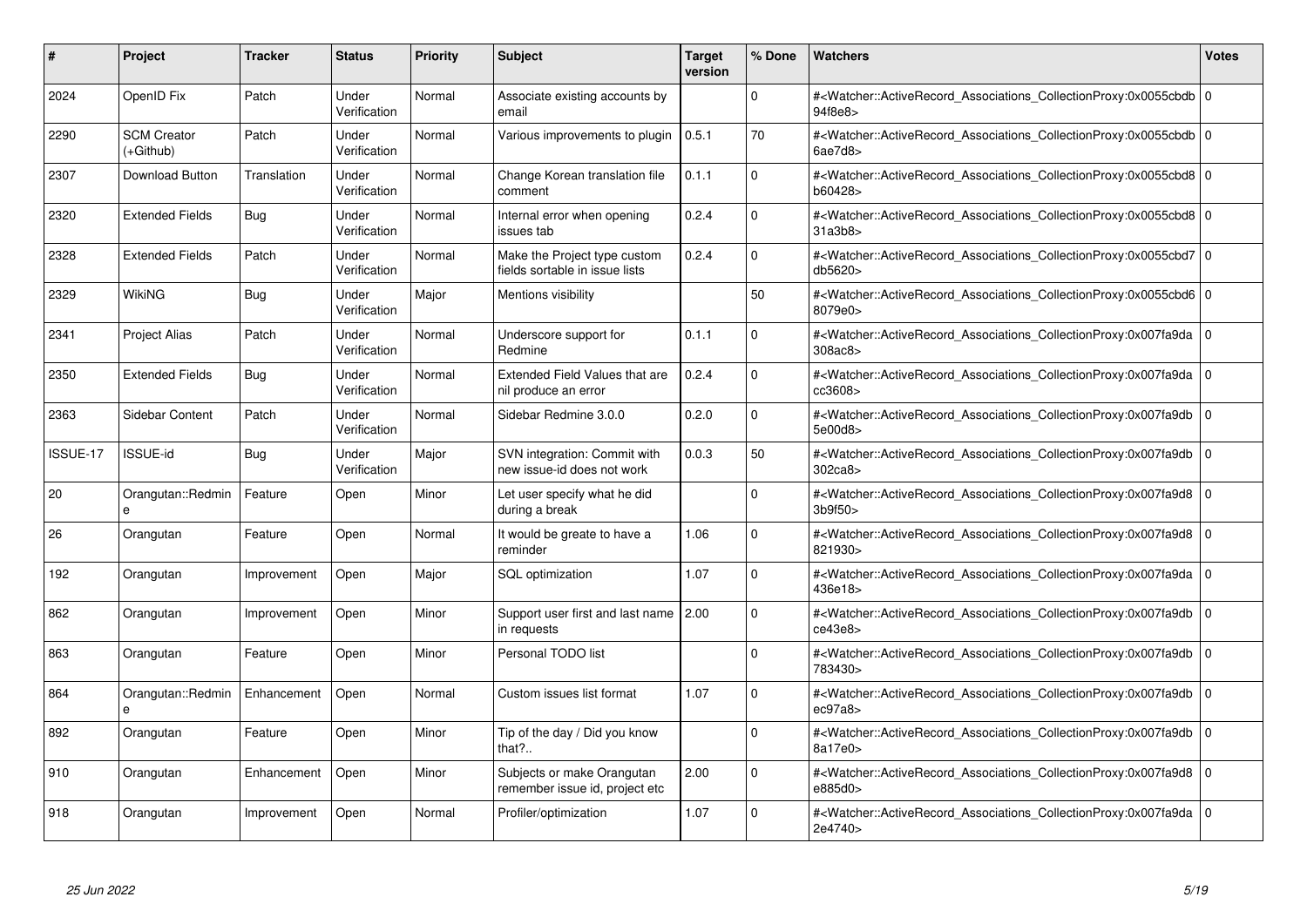| #    | Project                | <b>Tracker</b> | <b>Status</b> | <b>Priority</b> | <b>Subject</b>                                                      | <b>Target</b><br>version | % Done      | Watchers                                                                                                                                                            | <b>Votes</b> |
|------|------------------------|----------------|---------------|-----------------|---------------------------------------------------------------------|--------------------------|-------------|---------------------------------------------------------------------------------------------------------------------------------------------------------------------|--------------|
| 935  | Orangutan              | Feature        | Open          | Minor           | Invalid keyboard layout<br>translator                               |                          | 0           | # <watcher::activerecord_associations_collectionproxy:0x007fa9daf 0<br=""  ="">257c0&gt;</watcher::activerecord_associations_collectionproxy:0x007fa9daf>           |              |
| 941  | Orangutan              | Feature        | Open          | Minor           | Support Google calendar                                             |                          | 0           | # <watcher::activerecord_associations_collectionproxy:0x007fa9db<br>6bae90&gt;</watcher::activerecord_associations_collectionproxy:0x007fa9db<br>                   | l O          |
| 973  | Orangutan::Redmin<br>e | Improvement    | Open          | Minor           | Issue description change<br>notification                            | 1.08                     | 0           | # <watcher::activerecord_associations_collectionproxy:0x007fa9da 0<br=""  ="">e00660&gt;</watcher::activerecord_associations_collectionproxy:0x007fa9da>            |              |
| 984  | Orangutan              | Feature        | Open          | Minor           | Survey context                                                      |                          | $\Omega$    | # <watcher::activerecord_associations_collectionproxy:0x007fa9d8<br>d3ebc0</watcher::activerecord_associations_collectionproxy:0x007fa9d8<br>                       | $\Omega$     |
| 994  | Orangutan              | Enhancement    | Open          | Minor           | Topics or response modes                                            | 2.00                     | 0           | # <watcher::activerecord_associations_collectionproxy:0x007fa9d9 0<br=""  ="">b8c8d0</watcher::activerecord_associations_collectionproxy:0x007fa9d9>                |              |
| 1029 | Orangutan::Redmin      | Improvement    | Open          | Minor           | Respect user's Redmine<br>notifications settings                    | 1.06                     | $\Omega$    | # <watcher::activerecord_associations_collectionproxy:0x007fa9db<br>970e28&gt;</watcher::activerecord_associations_collectionproxy:0x007fa9db<br>                   | $\mathbf 0$  |
| 1038 | Orangutan::Redmin      | Improvement    | Open          | Minor           | More flexible syntax for adding<br>past tasks/entries               |                          | 0           | # <watcher::activerecord_associations_collectionproxy:0x007fa9da 0<br="">72b060&gt;</watcher::activerecord_associations_collectionproxy:0x007fa9da>                 |              |
| 1040 | Orangutan::Redmin<br>e | Enhancement    | Open          | Normal          | Support all Redmine notification<br>types                           | 1.06                     | $\mathbf 0$ | # <watcher::activerecord_associations_collectionproxy:0x007fa9da<br>34acc0</watcher::activerecord_associations_collectionproxy:0x007fa9da<br>                       |              |
| 1051 | Orangutan::Redmin<br>e | Improvement    | Open          | Minor           | Allow applying only some tasks<br>by number from suggested list     | 1.08                     | $\mathbf 0$ | # <watcher::activerecord_associations_collectionproxy:0x007fa9db<br>328b10&gt;</watcher::activerecord_associations_collectionproxy:0x007fa9db<br>                   | l O          |
| 1076 | Orangutan::Redmin<br>e | Feature        | Open          | Minor           | Due date setting context                                            | 1.07                     | 0           | # <watcher::activerecord_associations_collectionproxy:0x007fa9d8 0<br=""  ="">371a48&gt;</watcher::activerecord_associations_collectionproxy:0x007fa9d8>            |              |
| 1083 | Orangutan::Redmin<br>e | Feature        | Open          | Minor           | Help context(s) for Redmine text   1.08<br>formatting syntax        |                          | 0           | # <watcher::activerecord_associations_collectionproxy:0x007fa9d9f 0<br=""  ="">4c100&gt;</watcher::activerecord_associations_collectionproxy:0x007fa9d9f>           |              |
| 1089 | Orangutan              | Improvement    | Open          | Minor           | Migrate to contexts<br>dependencies/relations from<br>weights       | 2.00                     | $\Omega$    | # <watcher::activerecord_associations_collectionproxy:0x007fa9da 0<br=""  ="">cbd8c0<sub>&gt;</sub></watcher::activerecord_associations_collectionproxy:0x007fa9da> |              |
| 1107 | Orangutan::Redmin<br>e | Improvement    | Open          | Minor           | Change default<br>project/issue/activity if no task is<br>available |                          | $\mathbf 0$ | # <watcher::activerecord_associations_collectionproxy:0x007fa9d8 0<br=""  ="">285cb0&gt;</watcher::activerecord_associations_collectionproxy:0x007fa9d8>            |              |
| 1159 | Orangutan::Redmin<br>e | Improvement    | Open          | Minor           | Support using numbers for<br>project list                           |                          | 0           | # <watcher::activerecord_associations_collectionproxy:0x007fa9da 0<br=""  ="">cc9ee0</watcher::activerecord_associations_collectionproxy:0x007fa9da>                |              |
| 1298 | Orangutan              | Improvement    | Open          | Normal          | Context help for some<br>Orangutan messages                         |                          | $\Omega$    | # <watcher::activerecord_associations_collectionproxy:0x007fa9d7<br>e58610&gt;</watcher::activerecord_associations_collectionproxy:0x007fa9d7<br>                   | l O          |
| 1352 | Orangutan::Redmin<br>е | Feature        | Open          | Minor           | Start date changing                                                 | 1.07                     | 0           | # <watcher::activerecord_associations_collectionproxy:0x007fa9db 0<br=""  ="">6f8470&gt;</watcher::activerecord_associations_collectionproxy:0x007fa9db>            |              |
| 1465 | Orangutan              | Enhancement    | Open          | Minor           | Pagination                                                          |                          | 0           | # <watcher::activerecord_associations_collectionproxy:0x007fa9da 0<br=""  ="">a81d90&gt;</watcher::activerecord_associations_collectionproxy:0x007fa9da>            |              |
| 1466 | Orangutan::Redmin<br>e | Improvement    | Open          | Normal          | Hyperlinks in notifications                                         |                          | $\mathbf 0$ | # <watcher::activerecord_associations_collectionproxy:0x007fa9d8 0<br="">dda20</watcher::activerecord_associations_collectionproxy:0x007fa9d8>                      |              |
| 1562 | Orangutan              | Enhancement    | Open          | Normal          | Localisation                                                        | 2.00                     | 0           | # <watcher::activerecord_associations_collectionproxy:0x007fa9db 0<br="">413390&gt;</watcher::activerecord_associations_collectionproxy:0x007fa9db>                 |              |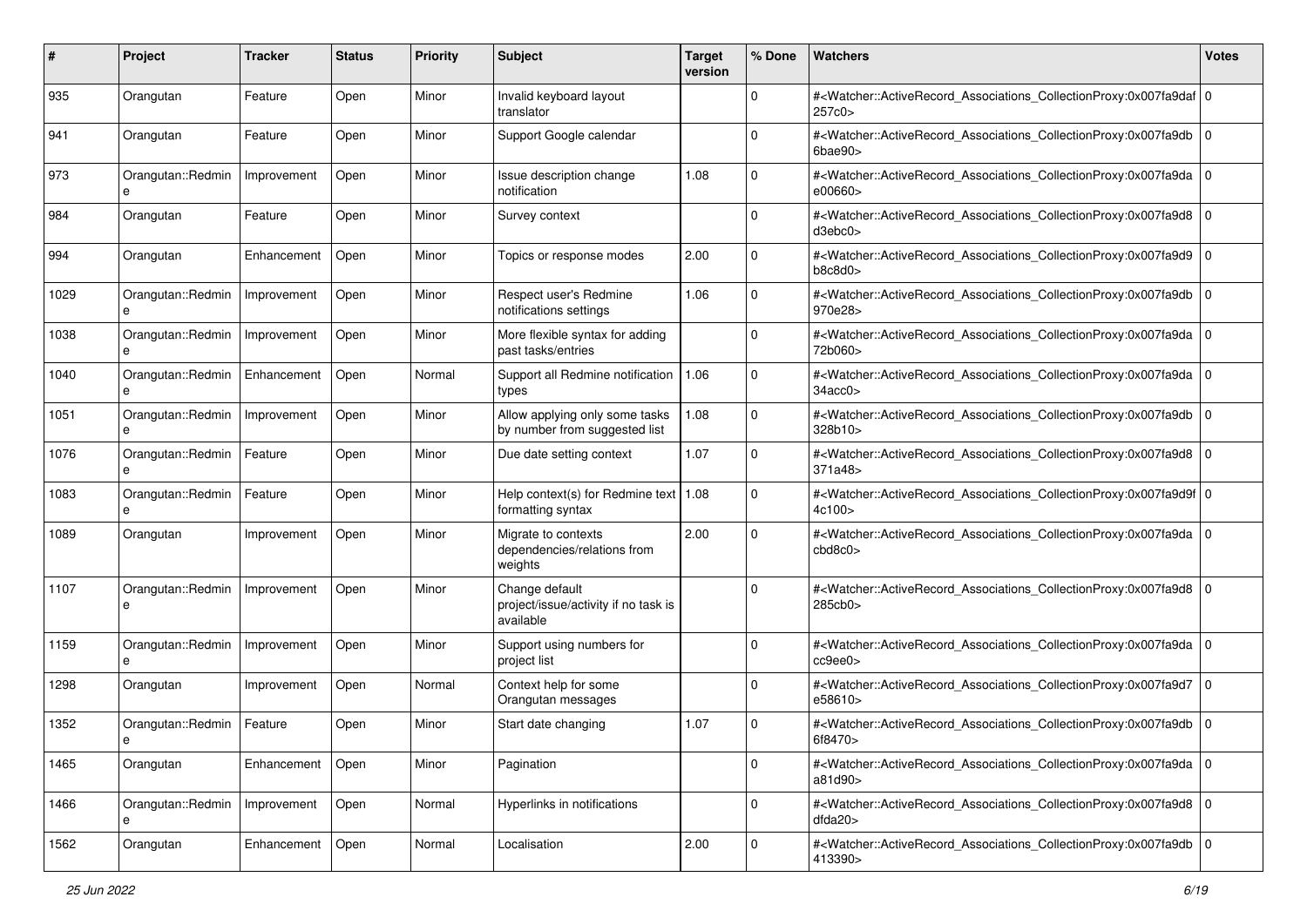| #    | Project                | <b>Tracker</b> | <b>Status</b> | <b>Priority</b> | <b>Subject</b>                                                        | <b>Target</b><br>version | % Done      | Watchers                                                                                                                                                  | <b>Votes</b> |
|------|------------------------|----------------|---------------|-----------------|-----------------------------------------------------------------------|--------------------------|-------------|-----------------------------------------------------------------------------------------------------------------------------------------------------------|--------------|
| 1577 | Orangutan              | Feature        | Open          | Minor           | Roster suggestions                                                    |                          | 0           | # <watcher::activerecord_associations_collectionproxy:0x007fa9db<br>a0ecb8&gt;</watcher::activerecord_associations_collectionproxy:0x007fa9db<br>         | $\mathbf 0$  |
| 1586 | Orangutan              | Improvement    | Open          | Normal          | Installation command line helper   1.08                               |                          | 0           | # <watcher::activerecord_associations_collectionproxy:0x007fa9d9 0<br=""  ="">9f2740&gt;</watcher::activerecord_associations_collectionproxy:0x007fa9d9>  |              |
| 1596 | Orangutan::Redmin<br>e | Enhancement    | Open          | Minor           | PostgreSQL                                                            | 1.08                     | 0           | # <watcher::activerecord_associations_collectionproxy:0x007fa9d9 0<br=""  ="">6d6750&gt;</watcher::activerecord_associations_collectionproxy:0x007fa9d9>  |              |
| 1597 | Orangutan::Redmin<br>e | Improvement    | Open          | Normal          | Support Redmine 1.1.0 "No<br>events"                                  | 1.08                     | $\mathbf 0$ | # <watcher::activerecord_associations_collectionproxy:0x007fa9d8<br>6f9620&gt;</watcher::activerecord_associations_collectionproxy:0x007fa9d8<br>         | $\mathbf 0$  |
| 1600 | Orangutan              | Enhancement    | Open          | Minor           | Change configuration file format 2.00                                 |                          | $\mathbf 0$ | # <watcher::activerecord_associations_collectionproxy:0x007fa9da 0<br=""  ="">826438&gt;</watcher::activerecord_associations_collectionproxy:0x007fa9da>  |              |
| 1602 | Orangutan::Redmin      | Improvement    | Open          | Major           | Textile support                                                       | 1.07                     | $\Omega$    | # <watcher::activerecord_associations_collectionproxy:0x007fa9d8<br>36ca70&gt;</watcher::activerecord_associations_collectionproxy:0x007fa9d8<br>         | l O          |
| 1604 | Orangutan::Redmin<br>e | Improvement    | Open          | Normal          | Notify also about other<br>important events on subscribed<br>projects | 1.06                     | $\mathbf 0$ | # <watcher::activerecord_associations_collectionproxy:0x007fa9db 0<br="">546ac8&gt;</watcher::activerecord_associations_collectionproxy:0x007fa9db>       |              |
| 1609 | Orangutan::Redmin<br>e | Improvement    | Open          | Normal          | Use text similarity score when<br>suggesting renaming or<br>replacing | 1.07                     | $\Omega$    | # <watcher::activerecord_associations_collectionproxy:0x007fa9d9 0<br=""  ="">59d410&gt;</watcher::activerecord_associations_collectionproxy:0x007fa9d9>  |              |
| 1614 | Orangutan              | Feature        | Open          | Minor           | AIML                                                                  |                          | 0           | # <watcher::activerecord_associations_collectionproxy:0x007fa9da 0<br=""  ="">5747f8&gt;</watcher::activerecord_associations_collectionproxy:0x007fa9da>  |              |
| 1620 | Orangutan              | Improvement    | Open          | Normal          | Fix foreign handlers API                                              | 2.00                     | $\mathbf 0$ | # <watcher::activerecord_associations_collectionproxy:0x007fa9da<br>ec48a8</watcher::activerecord_associations_collectionproxy:0x007fa9da<br>             | $\mathbf 0$  |
| 1624 | Orangutan              | Enhancement    | Open          | Normal          | ChiliProject support                                                  |                          | $\mathbf 0$ | # <watcher::activerecord_associations_collectionproxy:0x007fa9db 0<br=""  ="">c149b8&gt;</watcher::activerecord_associations_collectionproxy:0x007fa9db>  |              |
| 1638 | Orangutan              | Feature        | Open          | Major           | Orangutan bug reporting                                               |                          | $\Omega$    | # <watcher::activerecord_associations_collectionproxy:0x007fa9daf 0<br=""  ="">f4160&gt;</watcher::activerecord_associations_collectionproxy:0x007fa9daf> |              |
| 1678 | Orangutan::Redmin<br>e | Improvement    | Open          | Normal          | Suggest changing issue when<br>default issue is closed                | 1.07                     | $\Omega$    | # <watcher::activerecord_associations_collectionproxy:0x007fa9db<br>667c68&gt;</watcher::activerecord_associations_collectionproxy:0x007fa9db<br>         | $\mathbf 0$  |
| 1680 | Orangutan::Redmin<br>e | Bug            | Open          | Normal          | <b>Cancelling Comment context</b>                                     |                          | $\mathbf 0$ | # <watcher::activerecord_associations_collectionproxy:0x007fa9db<br>7877d8&gt;</watcher::activerecord_associations_collectionproxy:0x007fa9db<br>         | $\mathbf 0$  |
| 1682 | Orangutan              | Improvement    | Open          | Normal          | Take into account if time<br>tracking module is enabled               | 1.06                     | 0           | # <watcher::activerecord_associations_collectionproxy:0x007fa9d9 0<br="">ea8078&gt;</watcher::activerecord_associations_collectionproxy:0x007fa9d9>       |              |
| 1687 | Meta                   | Feature        | Open          | Normal          | Global Meta tags, Meta tags per<br>project and per page               |                          | $\Omega$    | # <watcher::activerecord_associations_collectionproxy:0x007fa9d9f 0<br="">71ce8&gt;</watcher::activerecord_associations_collectionproxy:0x007fa9d9f>      |              |
| 1695 | Sidebar Content        | Feature        | Open          | Normal          | Multiple contents                                                     | 0.2.0                    | 0           | # <watcher::activerecord_associations_collectionproxy:0x007fa9db 0<br=""  ="">d82110&gt;</watcher::activerecord_associations_collectionproxy:0x007fa9db>  |              |
| 1704 | Orangutan::Redmin<br>e | Enhancement    | Open          | Minor           | Notify about votes                                                    | 1.06                     | $\mathbf 0$ | # <watcher::activerecord_associations_collectionproxy:0x007fa9d8 0<br="">836380&gt;</watcher::activerecord_associations_collectionproxy:0x007fa9d8>       |              |
| 1720 | CD-Index               | Feature        | Open          | Minor           | Man page for cdindex                                                  |                          | $\mathbf 0$ | # <watcher::activerecord_associations_collectionproxy:0x007fa9db 0<br=""  ="">08dc20&gt;</watcher::activerecord_associations_collectionproxy:0x007fa9db>  |              |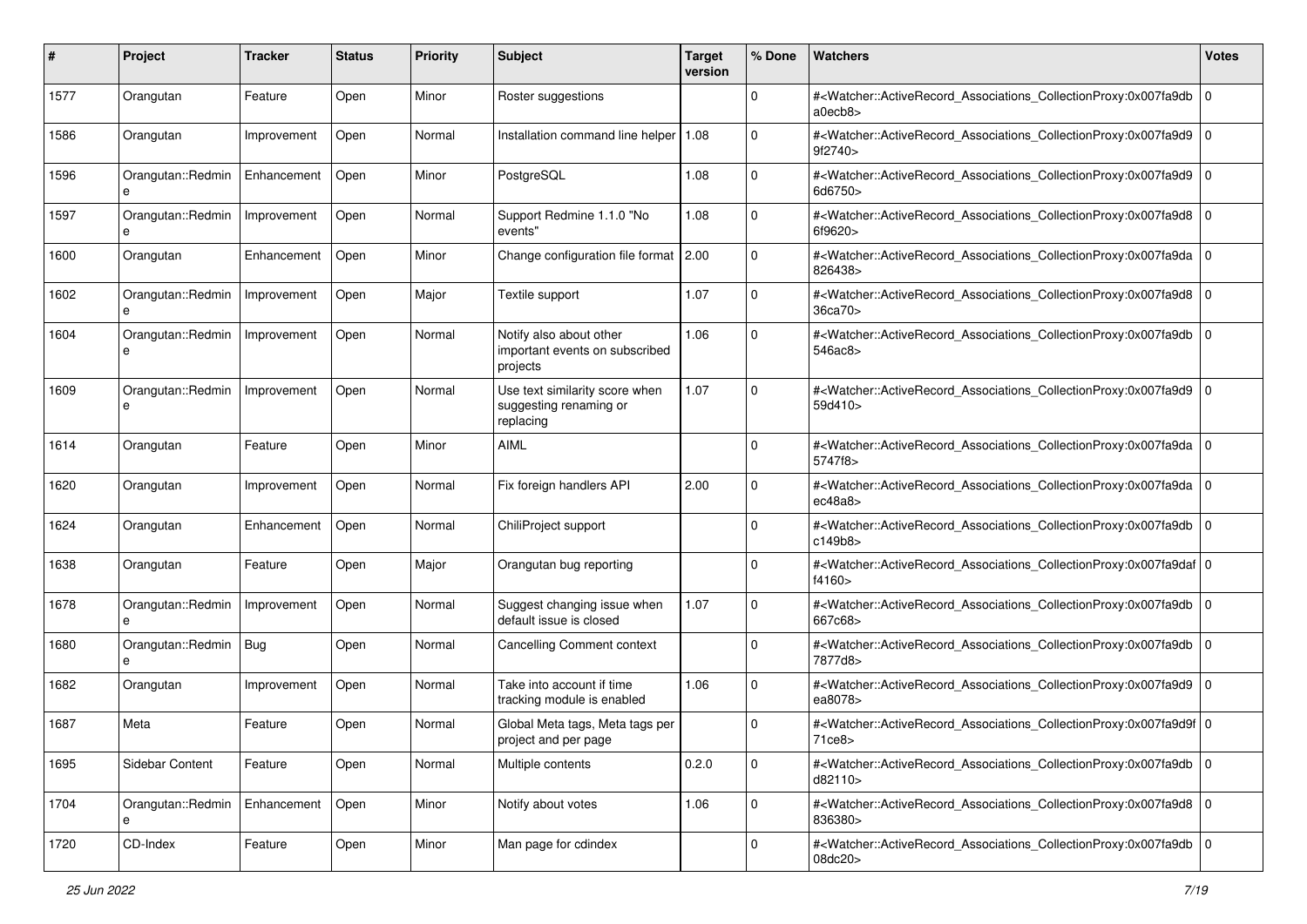| #    | Project                         | <b>Tracker</b> | <b>Status</b> | <b>Priority</b> | <b>Subject</b>                                          | <b>Target</b><br>version | % Done   | <b>Watchers</b>                                                                                                                                                     | <b>Votes</b> |
|------|---------------------------------|----------------|---------------|-----------------|---------------------------------------------------------|--------------------------|----------|---------------------------------------------------------------------------------------------------------------------------------------------------------------------|--------------|
| 1721 | CD-Index                        | Feature        | Open          | Minor           | Man page for cdfind                                     |                          | $\Omega$ | # <watcher::activerecord associations="" collectionproxy:0x007fa9db<br="">2c17d0&gt;</watcher::activerecord>                                                        | $\mathbf 0$  |
| 1722 | CD-Index                        | Feature        | Open          | Major           | Separate common code into<br>library                    |                          | $\Omega$ | # <watcher::activerecord 0<br="" associations="" collectionproxy:0x007fa9d9=""  ="">662008&gt;</watcher::activerecord>                                              |              |
| 1723 | CD-Index                        | Feature        | Open          | Normal          | PHP module                                              |                          | $\Omega$ | # <watcher::activerecord_associations_collectionproxy:0x007fa9da  <br="">57d9c0&gt;</watcher::activerecord_associations_collectionproxy:0x007fa9da>                 | $\Omega$     |
| 1733 | CD-Index                        | Feature        | Open          | Normal          | Put more info about the media<br>into header            |                          | $\Omega$ | # <watcher::activerecord_associations_collectionproxy:0x007fa9db 0<br="">be97b8</watcher::activerecord_associations_collectionproxy:0x007fa9db>                     |              |
| 1736 | CD-Index                        | Feature        | Open          | Normal          | Command-line options and<br>environmental variables     |                          | $\Omega$ | # <watcher::activerecord_associations_collectionproxy:0x007fa9db<br>28ff78&gt;</watcher::activerecord_associations_collectionproxy:0x007fa9db<br>                   | $\mathbf 0$  |
| 1763 | <b>SCM Creator</b><br>(+Github) | <b>Bug</b>     | Open          | Normal          | "Create repository" button<br>hiding is too restrictive |                          | $\Omega$ | # <watcher::activerecord_associations_collectionproxy:0x007fa9da 0<br=""  ="">667340&gt;</watcher::activerecord_associations_collectionproxy:0x007fa9da>            |              |
| 1771 | Sidebar Content                 | Feature        | Open          | Normal          | Global contents                                         | 0.2.0                    | $\Omega$ | # <watcher::activerecord associations="" collectionproxy:0x007fa9d9<br="">36ebf8</watcher::activerecord>                                                            | $\mathbf 0$  |
| 1784 | Hooks Manager                   | Feature        | Open          | Normal          | Support per-project Ads                                 |                          | $\Omega$ | # <watcher::activerecord_associations_collectionproxy:0x007fa9d9  <br="">27a5f8&gt;</watcher::activerecord_associations_collectionproxy:0x007fa9d9>                 | $\mathbf 0$  |
| 1796 | Projects                        | Feature        | Open          | Normal          | <b>Translations helper</b>                              |                          | $\Omega$ | # <watcher::activerecord associations="" collectionproxy:0x007fa9db<br="">a106a8&gt;</watcher::activerecord>                                                        | $\mathbf 0$  |
| 1812 | <b>Author Box</b>               | Feature        | Open          | Normal          | Custom fields support                                   | 1.0.0                    | $\Omega$ | # <watcher::activerecord associations="" collectionproxy:0x007fa9d9<br="">54f288&gt;</watcher::activerecord>                                                        | $\mathbf 0$  |
| 1829 | Projects                        | Feature        | Open          | Normal          | A project generator from<br>templates                   |                          | $\Omega$ | # <watcher::activerecord_associations_collectionproxy:0x007fa9db<br>18<sub>cef0</sub></watcher::activerecord_associations_collectionproxy:0x007fa9db<br>            | $\Omega$     |
| 1837 | Projects                        | Feature        | Open          | Insignificant   | Andriy is now working on                                |                          | $\Omega$ | # <watcher::activerecord associations="" collectionproxy:0x007fa9d9=""  <br="">c16440&gt;</watcher::activerecord>                                                   | $\mathbf 0$  |
| 1846 | Advertising                     | Feature        | Open          | Minor           | Page configuration                                      | 0.3.0                    | $\Omega$ | # <watcher::activerecord 0<br="" associations="" collectionproxy:0x007fa9da=""  ="">cf33f8</watcher::activerecord>                                                  |              |
| 1853 | Projects                        | Support        | Open          | Normal          | Customizer                                              |                          | $\Omega$ | # <watcher::activerecord_associations_collectionproxy:0x007fa9da 0<br=""  ="">be99f8</watcher::activerecord_associations_collectionproxy:0x007fa9da>                |              |
| 1858 | <b>SCM Creator</b><br>(+Github) | Feature        | Open          | Normal          | New Wiki/Textile macro                                  |                          | $\Omega$ | # <watcher::activerecord 0<br="" associations="" collectionproxy:0x007fa9da=""  ="">7f6a08&gt;</watcher::activerecord>                                              |              |
| 1881 | <b>Extended Fields</b>          | Feature        | Open          | Insignificant   | Support wiki toolbar for "Default<br>value"             |                          | $\Omega$ | # <watcher::activerecord_associations_collectionproxy:0x007fa9db  <br="">490020&gt;</watcher::activerecord_associations_collectionproxy:0x007fa9db>                 | $\mathbf 0$  |
| 1888 | Orangutan::Redmin<br>e          | Feature        | Open          | Normal          | Reuse past tasks                                        |                          | $\Omega$ | # <watcher::activerecord_associations_collectionproxy:0x007fa9da 0<br=""  ="">bfab90<sub>&gt;</sub></watcher::activerecord_associations_collectionproxy:0x007fa9da> |              |
| 1893 | Orangutan                       | Enhancement    | Open          | Minor           | Twitter monkey                                          |                          | $\Omega$ | # <watcher::activerecord associations="" collectionproxy:0x007fa9d9<br="">cc7a38</watcher::activerecord>                                                            | $\mathbf 0$  |
| 1905 | Orangutan                       | Feature        | Open          | Normal          | SCM monkey                                              |                          | $\Omega$ | # <watcher::activerecord_associations_collectionproxy:0x007fa9db 0<br=""  ="">a522d8&gt;</watcher::activerecord_associations_collectionproxy:0x007fa9db>            |              |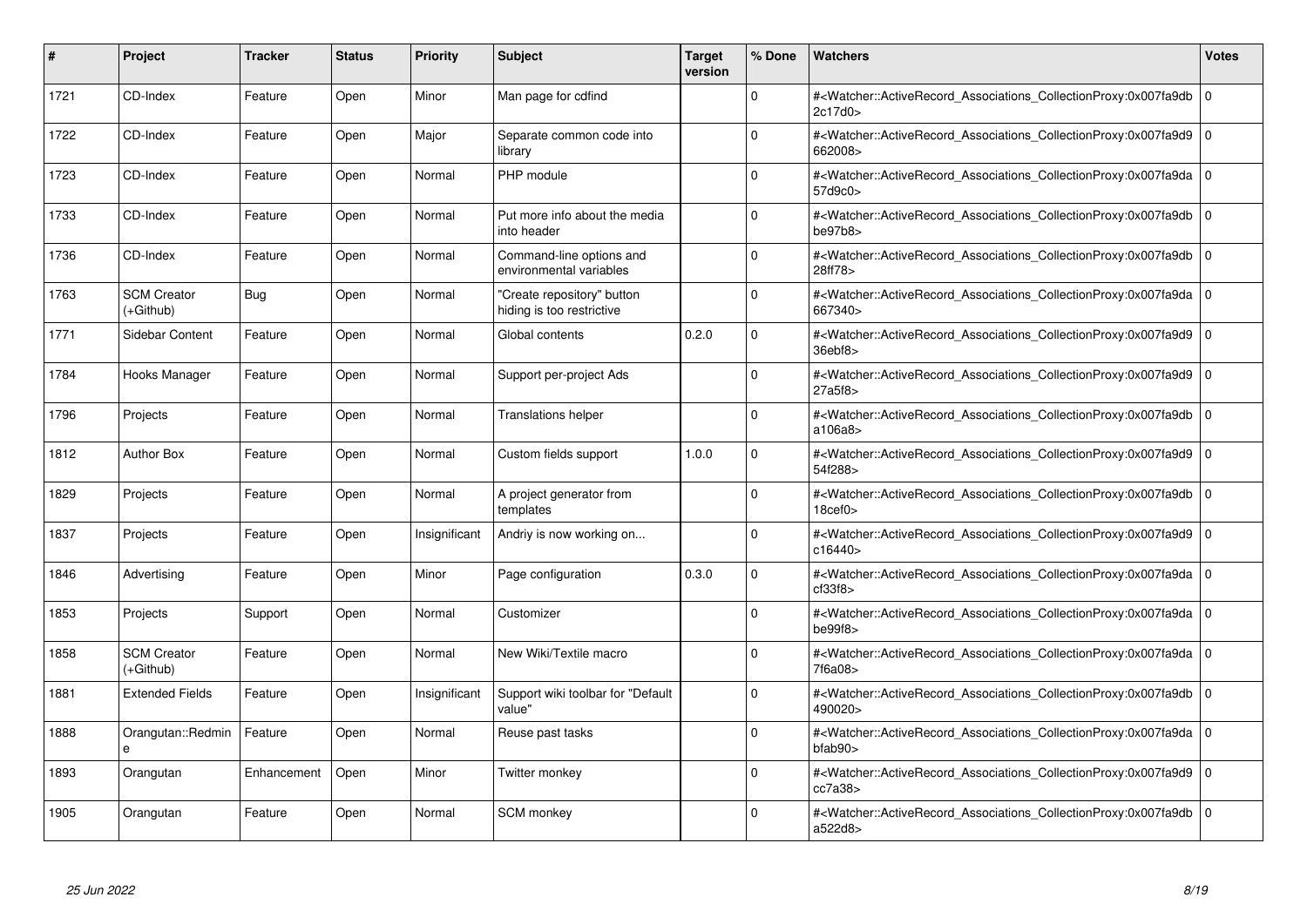| #    | Project                | <b>Tracker</b> | <b>Status</b> | <b>Priority</b> | <b>Subject</b>                                         | <b>Target</b><br>version | % Done      | <b>Watchers</b>                                                                                                                                           | <b>Votes</b> |
|------|------------------------|----------------|---------------|-----------------|--------------------------------------------------------|--------------------------|-------------|-----------------------------------------------------------------------------------------------------------------------------------------------------------|--------------|
| 1921 | Orangutan              | Enhancement    | Open          | Minor           | <b>RSS monkey</b>                                      |                          | $\Omega$    | # <watcher::activerecord associations="" collectionproxy:0x007fa9d7<br="">d9caf0</watcher::activerecord>                                                  | $\mathbf 0$  |
| 1947 | <b>Extended Fields</b> | Feature        | Open          | Normal          | Visible for admins only                                |                          | $\Omega$    | # <watcher::activerecord_associations_collectionproxy:0x007fa9dbf 0<br=""  ="">60270&gt;</watcher::activerecord_associations_collectionproxy:0x007fa9dbf> |              |
| 1948 | Projects               | Feature        | Open          | Minor           | Testimonials / Used by                                 |                          | $\Omega$    | # <watcher::activerecord associations="" collectionproxy:0x007fa9d9<br="">2f7b70&gt;</watcher::activerecord>                                              | $\mathbf 0$  |
| 1963 | Projects               | Feature        | Open          | Minor           | lssues/messages count                                  |                          | $\Omega$    | # <watcher::activerecord 0<br="" associations="" collectionproxy:0x007fa9d9=""  ="">d9fca8</watcher::activerecord>                                        |              |
| 1968 | Orangutan              | Feature        | Open          | Normal          | Creating a new issue                                   | 1.06                     | $\Omega$    | # <watcher::activerecord_associations_collectionproxy:0x007fa9db<br>a55cf8</watcher::activerecord_associations_collectionproxy:0x007fa9db<br>             | $\mathbf 0$  |
| 1969 | Projects               | Improvement    | Open          | Normal          | Vote plugin                                            |                          | $\Omega$    | # <watcher::activerecord associations="" collectionproxy:0x007fa9d8<br="">366918&gt;</watcher::activerecord>                                              | $\Omega$     |
| 1970 | <b>Contact Form</b>    | Feature        | Open          | Minor           | Contact link                                           |                          | $\Omega$    | # <watcher::activerecord_associations_collectionproxy:0x007fa9db  <br="">7a4fb8</watcher::activerecord_associations_collectionproxy:0x007fa9db>           | $\Omega$     |
| 1982 | Role Shift             | Feature        | Open          | Major           | Redmine.pm patch wanted                                |                          | $\Omega$    | # <watcher::activerecord associations="" collectionproxy:0x007fa9d9=""  <br="">6df6c0</watcher::activerecord>                                             | $\mathbf 0$  |
| 1983 | Role Shift             | Feature        | Open          | Major           | Default shifts                                         |                          | $\Omega$    | # <watcher::activerecord_associations_collectionproxy:0x007fa9db<br>5c0350&gt;</watcher::activerecord_associations_collectionproxy:0x007fa9db<br>         | $\mathbf 0$  |
| 1995 | <b>Extended Fields</b> | Feature        | Open          | Normal          | Checklist                                              |                          | $\Omega$    | # <watcher::activerecord_associations_collectionproxy:0x007fa9da 0<br=""  ="">8e9b40&gt;</watcher::activerecord_associations_collectionproxy:0x007fa9da>  |              |
| 1997 | Download Button        | Feature        | Open          | Minor           | Project module                                         |                          | $\Omega$    | # <watcher::activerecord 0<br="" associations="" collectionproxy:0x007fa9d8=""  ="">d28488&gt;</watcher::activerecord>                                    |              |
| 2019 | <b>Extended Fields</b> | Feature        | Open          | Normal          | Custom field type web service                          |                          | $\Omega$    | # <watcher::activerecord_associations_collectionproxy:0x007fa9da 0<br=""  ="">649ae8&gt;</watcher::activerecord_associations_collectionproxy:0x007fa9da>  |              |
| 2026 | <b>Extended Fields</b> | Feature        | Open          | Normal          | Sizing defaults for custom fields                      |                          | $\Omega$    | # <watcher::activerecord associations="" collectionproxy:0x007fa9d9<br="">4ca6c8</watcher::activerecord>                                                  | $\mathbf 0$  |
| 2031 | Projects               | Improvement    | Open          | Minor           | News sidebar                                           |                          | $\mathbf 0$ | # <watcher::activerecord_associations_collectionproxy:0x007fa9da 0<br=""  ="">d9b058&gt;</watcher::activerecord_associations_collectionproxy:0x007fa9da>  |              |
| 2032 | Projects               | Improvement    | Open          | Minor           | Quick way to submit Orangutan<br>omission              |                          | $\Omega$    | # <watcher::activerecord_associations_collectionproxy:0x007fa9d8 0<br=""  ="">b74fd8</watcher::activerecord_associations_collectionproxy:0x007fa9d8>      |              |
| 2035 | Orangutan              | Improvement    | Open          | Minor           | Direct communication between<br>a monkey and Orangutan | 1.06                     | $\Omega$    | # <watcher::activerecord 0<br="" associations="" collectionproxy:0x007fa9da=""  ="">a43c48&gt;</watcher::activerecord>                                    |              |
| 2054 | <b>Like Button</b>     | Feature        | Open          | Normal          | Add URL setting                                        |                          | $\Omega$    | # <watcher::activerecord associations="" collectionproxy:0x007fa9db<br="">9bac30</watcher::activerecord>                                                  | $\Omega$     |
| 2076 | WikiNG                 | Feature        | Open          | Insignificant   | <b>HTML Color preview</b>                              |                          | $\Omega$    | # <watcher::activerecord associations="" collectionproxy:0x007fa9db=""  <br="">1b32a8&gt;</watcher::activerecord>                                         | $\mathbf 0$  |
| 2085 | WikiNG                 | Feature        | Open          | Normal          | Twitter status                                         |                          | $\Omega$    | # <watcher::activerecord_associations_collectionproxy:0x007fa9db 0<br=""  ="">a866f0</watcher::activerecord_associations_collectionproxy:0x007fa9db>      |              |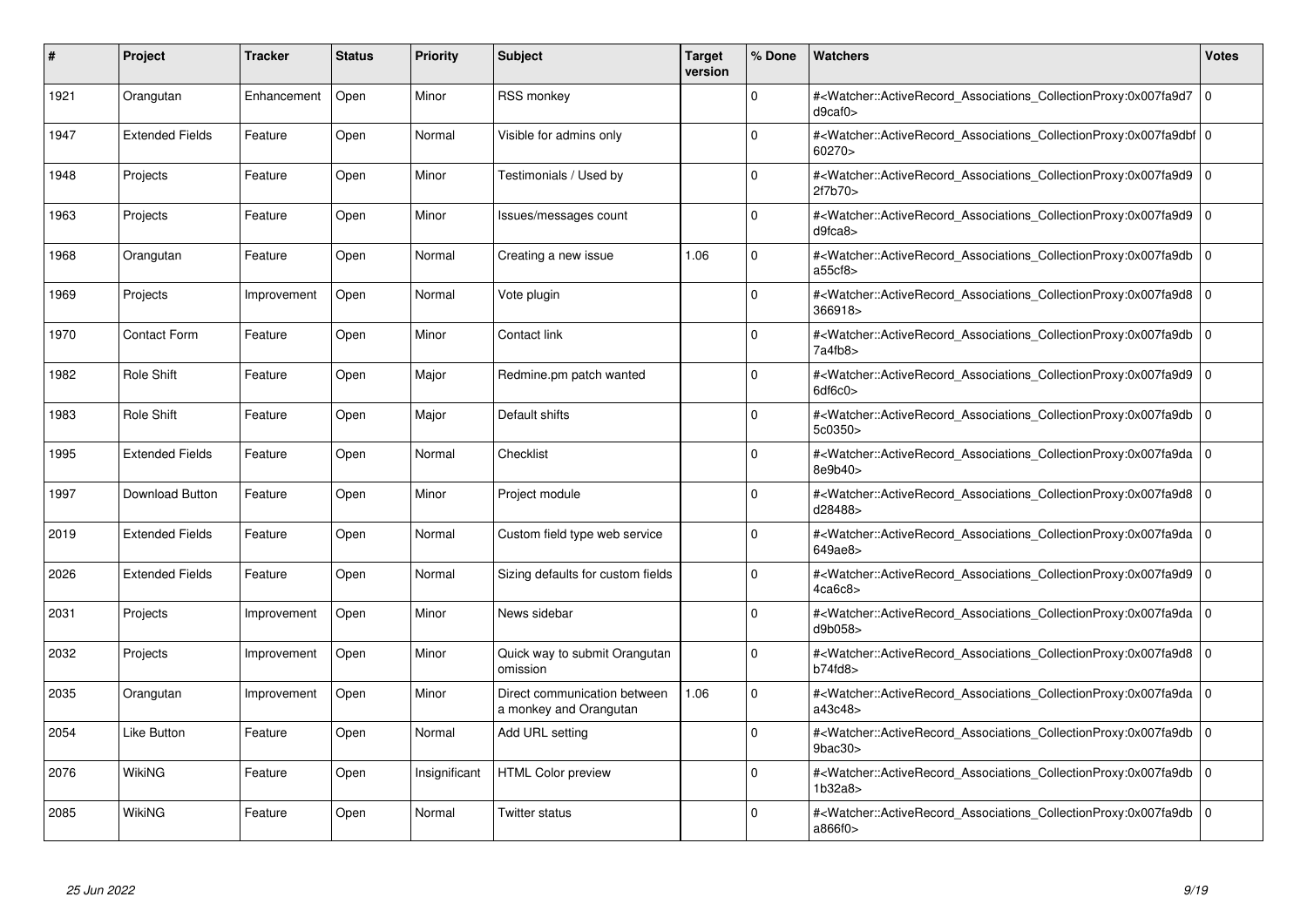| #    | Project                           | <b>Tracker</b> | <b>Status</b> | <b>Priority</b> | <b>Subject</b>                                                                                                           | <b>Target</b><br>version | % Done      | Watchers                                                                                                                                                  | <b>Votes</b> |
|------|-----------------------------------|----------------|---------------|-----------------|--------------------------------------------------------------------------------------------------------------------------|--------------------------|-------------|-----------------------------------------------------------------------------------------------------------------------------------------------------------|--------------|
| 2105 | <b>SCM Creator</b><br>$(+Github)$ | Feature        | Open          | Normal          | Integrate with existing scm<br>system                                                                                    |                          | 0           | # <watcher::activerecord_associations_collectionproxy:0x007fa9da 0<br=""  ="">300a80</watcher::activerecord_associations_collectionproxy:0x007fa9da>      |              |
| 2107 | <b>Extended Fields</b>            | Support        | Open          | Normal          | WiKi formatting support to<br>custom field                                                                               |                          | $\Omega$    | # <watcher::activerecord_associations_collectionproxy:0x007fa9d9 0<br=""  ="">4b5610&gt;</watcher::activerecord_associations_collectionproxy:0x007fa9d9>  |              |
| 2109 | Sidebar Content                   | Feature        | Open          | Normal          | Sidebar for global pages, which<br>do not have one                                                                       | 0.2.0                    | $\Omega$    | # <watcher::activerecord_associations_collectionproxy:0x007fa9d8 0<br=""  ="">099b18&gt;</watcher::activerecord_associations_collectionproxy:0x007fa9d8>  |              |
| 2111 | <b>SCM Creator</b><br>(+Github)   | Support        | Open          | Normal          | "Adding local repositories was<br>denied by the administrator"<br>message given when creating<br>SVN or Git repositories |                          | $\Omega$    | # <watcher::activerecord_associations_collectionproxy:0x007fa9da 0<br="">c64b80&gt;</watcher::activerecord_associations_collectionproxy:0x007fa9da>       |              |
| 2114 | <b>Extended Fields</b>            | Feature        | Open          | Normal          | LDAP attributes for user custom<br>fields                                                                                |                          | $\Omega$    | # <watcher::activerecord_associations_collectionproxy:0x007fa9da 0<br=""  ="">512f80&gt;</watcher::activerecord_associations_collectionproxy:0x007fa9da>  |              |
| 2117 | <b>Extended Fields</b>            | Feature        | Open          | Normal          | User list filter                                                                                                         |                          | 0           | # <watcher::activerecord_associations_collectionproxy:0x007fa9da 0<br=""  ="">6bb710&gt;</watcher::activerecord_associations_collectionproxy:0x007fa9da>  |              |
| 2132 | <b>Download Button</b>            | Feature        | Open          | Normal          | Per version button                                                                                                       |                          | $\Omega$    | # <watcher::activerecord_associations_collectionproxy:0x007fa9db 0<br=""  ="">e583c8&gt;</watcher::activerecord_associations_collectionproxy:0x007fa9db>  |              |
| 2145 | Meta                              | Feature        | Open          | Normal          | Support Facebook publishing<br>through Graph API                                                                         |                          | $\Omega$    | # <watcher::activerecord_associations_collectionproxy:0x007fa9d9 0<br=""  ="">e94de8</watcher::activerecord_associations_collectionproxy:0x007fa9d9>      |              |
| 2148 | Meta                              | Feature        | Open          | Normal          | Cache meta tags                                                                                                          |                          | $\Omega$    | # <watcher::activerecord_associations_collectionproxy:0x007fa9db 0<br="">9a5e98&gt;</watcher::activerecord_associations_collectionproxy:0x007fa9db>       |              |
| 2157 | Projects                          | Feature        | Open          | Normal          | Short activity messages                                                                                                  |                          | $\Omega$    | # <watcher::activerecord_associations_collectionproxy:0x007fa9da 0<br="">b88040&gt;</watcher::activerecord_associations_collectionproxy:0x007fa9da>       |              |
| 2165 | Download Button                   | <b>Bug</b>     | Open          | Major           | Error in email                                                                                                           | 0.1.1                    | $\Omega$    | # <watcher::activerecord_associations_collectionproxy:0x007fa9d8 0<br=""  ="">2d0940&gt;</watcher::activerecord_associations_collectionproxy:0x007fa9d8>  |              |
| 2168 | <b>Extended Fields</b>            | Feature        | Open          | Minor           | Grouping form elements                                                                                                   |                          | $\Omega$    | # <watcher::activerecord_associations_collectionproxy:0x007fa9db 0<br=""  ="">2ef6f8&gt;</watcher::activerecord_associations_collectionproxy:0x007fa9db>  |              |
| 2170 | <b>Contact Form</b>               | Feature        | Open          | Minor           | Optional email format validation                                                                                         |                          | $\Omega$    | # <watcher::activerecord_associations_collectionproxy:0x007fa9daf 0<br=""  ="">a8760&gt;</watcher::activerecord_associations_collectionproxy:0x007fa9daf> |              |
| 2186 | <b>Extended Fields</b>            | Feature        | Open          | Minor           | <b>Custom DateTime Field</b>                                                                                             |                          | $\Omega$    | # <watcher::activerecord_associations_collectionproxy:0x007fa9da 0<br=""  ="">1f91f0</watcher::activerecord_associations_collectionproxy:0x007fa9da>      |              |
| 2196 | <b>Extended Fields</b>            | Support        | Open          | Normal          | Default values for "Wiki text"<br>custom fields not being applied                                                        |                          | $\Omega$    | # <watcher::activerecord_associations_collectionproxy:0x007fa9da 0<br="">326488&gt;</watcher::activerecord_associations_collectionproxy:0x007fa9da>       |              |
| 2210 | Hooks Manager                     | Feature        | Open          | Normal          | Sidebar access from other<br>hooks                                                                                       |                          | $\Omega$    | # <watcher::activerecord_associations_collectionproxy:0x007fa9da 0<br="">a69678&gt;</watcher::activerecord_associations_collectionproxy:0x007fa9da>       |              |
| 2219 | <b>Project Sections</b>           | Feature        | Open          | Normal          | Wiki rule for section                                                                                                    |                          | $\mathbf 0$ | # <watcher::activerecord_associations_collectionproxy:0x007fa9d8 0<br=""  ="">db5a68</watcher::activerecord_associations_collectionproxy:0x007fa9d8>      |              |
| 2223 | <b>Extended Fields</b>            | Feature        | Open          | Normal          | Linked list custom field                                                                                                 |                          | $\Omega$    | # <watcher::activerecord 0<br="" associations="" collectionproxy:0x007fa9db="">47d498&gt;</watcher::activerecord>                                         |              |
| 2237 | Contact Form                      | <b>Bug</b>     | Open          | Normal          | Spam protection (looks like<br>0.1.0 is spam prone)                                                                      |                          | $\Omega$    | # <watcher::activerecord_associations_collectionproxy:0x007fa9da 0<br=""  ="">907488&gt;</watcher::activerecord_associations_collectionproxy:0x007fa9da>  |              |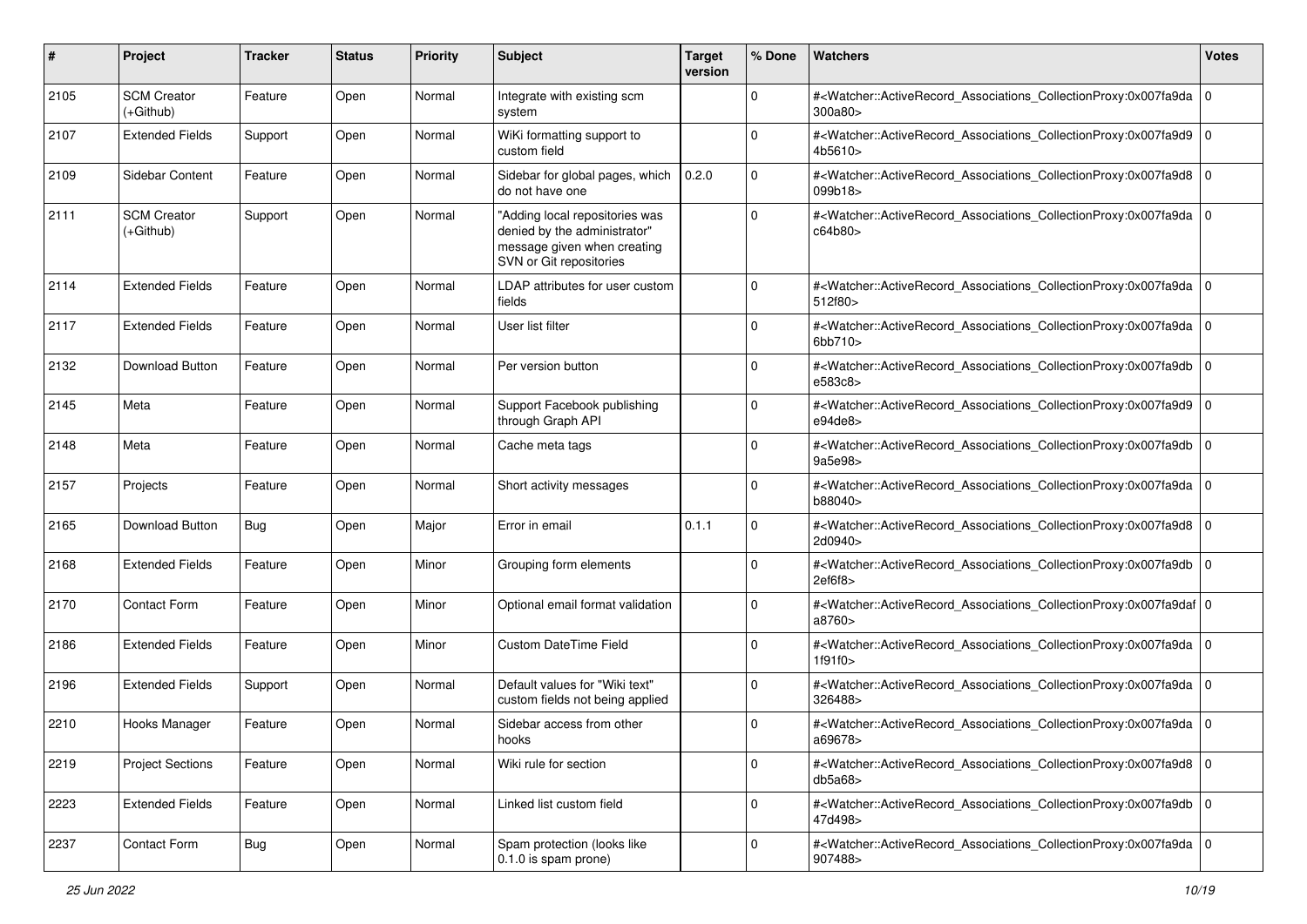| #    | Project                           | <b>Tracker</b> | <b>Status</b> | <b>Priority</b> | <b>Subject</b>                                                                       | <b>Target</b><br>version | % Done      | Watchers                                                                                                                                                 | <b>Votes</b>   |
|------|-----------------------------------|----------------|---------------|-----------------|--------------------------------------------------------------------------------------|--------------------------|-------------|----------------------------------------------------------------------------------------------------------------------------------------------------------|----------------|
| 2245 | RedWord                           | Improvement    | Open          | Normal          | Hellip in project titles                                                             |                          | $\mathbf 0$ | # <watcher::activerecord_associations_collectionproxy:0x007fa9da<br>e3ad38</watcher::activerecord_associations_collectionproxy:0x007fa9da<br>            | l 0            |
| 2246 | RedPress                          | Feature        | Open          | Normal          | Wiki syntax for blog posts                                                           |                          | $\Omega$    | # <watcher::activerecord_associations_collectionproxy:0x007fa9d8 0<br=""  ="">81f770&gt;</watcher::activerecord_associations_collectionproxy:0x007fa9d8> |                |
| 2247 | RedPress                          | Improvement    | Open          | Normal          | Redirect back after logout                                                           |                          | $\Omega$    | # <watcher::activerecord_associations_collectionproxy:0x007fa9d8 0<br=""  ="">bc3728&gt;</watcher::activerecord_associations_collectionproxy:0x007fa9d8> |                |
| 2248 | <b>RedPress</b>                   | Feature        | Open          | Normal          | Latest blog posts in Redmine                                                         |                          | $\Omega$    | # <watcher::activerecord_associations_collectionproxy:0x007fa9d9<br>b922a8&gt;</watcher::activerecord_associations_collectionproxy:0x007fa9d9<br>        | ۱٥             |
| 2250 | WikiNG                            | Support        | Open          | Normal          | Textilizable fix in Redmine                                                          |                          | $\Omega$    | # <watcher::activerecord_associations_collectionproxy:0x007fa9db<br>2dcc10&gt;</watcher::activerecord_associations_collectionproxy:0x007fa9db<br>        | l O            |
| 2271 | Meta                              | Feature        | Open          | Normal          | Default image for<br>OpenGraph/Twitter Cards                                         |                          | $\Omega$    | # <watcher::activerecord_associations_collectionproxy:0x007fa9d9f 0<br="">d1558</watcher::activerecord_associations_collectionproxy:0x007fa9d9f>         |                |
| 2291 | <b>SCM Creator</b><br>$(+Github)$ | Feature        | Open          | Normal          | Creator interface needs to be<br>simplified                                          |                          | $\Omega$    | # <watcher::activerecord_associations_collectionproxy:0x007fa9db<br>72f2b8&gt;</watcher::activerecord_associations_collectionproxy:0x007fa9db<br>        | l O            |
| 2293 | <b>WikiNG</b>                     | Enhancement    | Open          | Minor           | Extended user column                                                                 |                          | $\mathbf 0$ | # <watcher::activerecord_associations_collectionproxy:0x007fa9da 0<br=""  ="">796bd0&gt;</watcher::activerecord_associations_collectionproxy:0x007fa9da> |                |
| 2303 | Meta                              | Feature        | Open          | Normal          | Improve internal API                                                                 |                          | $\Omega$    | # <watcher::activerecord_associations_collectionproxy:0x007fa9d8<br>c3d7a8</watcher::activerecord_associations_collectionproxy:0x007fa9d8<br>            | l 0            |
| 2304 | Meta                              | Support        | Open          | Normal          | Ask Redmine guys to add hooks<br>to the core                                         |                          | 0           | # <watcher::activerecord 0<br="" associations="" collectionproxy:0x007fa9da="">92a7a8&gt;</watcher::activerecord>                                        |                |
| 2313 | Download Button                   | <b>Bug</b>     | Open          | Normal          | Emails include the Download<br>"button" with relative link                           |                          | $\mathbf 0$ | # <watcher::activerecord_associations_collectionproxy:0x007fa9d9<br>4e4578&gt;</watcher::activerecord_associations_collectionproxy:0x007fa9d9<br>        | $\overline{0}$ |
| 2319 | <b>Extended Fields</b>            | <b>Bug</b>     | Open          | Normal          | Incompatible with<br>rt custom field?                                                | 0.2.4                    | $\Omega$    | # <watcher::activerecord_associations_collectionproxy:0x007fa9db<br>7daed8&gt;</watcher::activerecord_associations_collectionproxy:0x007fa9db<br>        | l 0            |
| 2334 | <b>SCM Creator</b><br>(+Github)   | <b>Bug</b>     | Open          | Normal          | Github API does not load                                                             | 0.5.1                    | $\Omega$    | # <watcher::activerecord_associations_collectionproxy:0x007fa9db<br>a90c68&gt;</watcher::activerecord_associations_collectionproxy:0x007fa9db<br>        | l 0            |
| 2326 | <b>SCM Creator</b><br>$(+Github)$ | <b>Bug</b>     | Open          | Normal          | redmine_scm is incompatible<br>with redmine_git_hosting now?                         | 0.5.1                    | $\Omega$    | # <watcher::activerecord_associations_collectionproxy:0x007fa9db<br>ebe1a0&gt;</watcher::activerecord_associations_collectionproxy:0x007fa9db<br>        | l 0            |
| 2343 | <b>SCM Creator</b><br>(+Github)   | <b>Bug</b>     | Open          | Major           | Internal error when creating<br>projects having a List format<br>custom field        | 0.5.1                    | $\Omega$    | # <watcher::activerecord_associations_collectionproxy:0x007fa9da<br>935c48&gt;</watcher::activerecord_associations_collectionproxy:0x007fa9da<br>        | l O            |
| 2344 | <b>Extended Fields</b>            | Support        | Open          | Normal          | Installation failure: uninitialized<br>constant ExtendedFieldsHelper                 |                          | 10          | # <watcher::activerecord_associations_collectionproxy:0x007fa9d9<br>508d88&gt;</watcher::activerecord_associations_collectionproxy:0x007fa9d9<br>        | l O            |
| 2348 | <b>Extended Fields</b>            | I Bug          | Open          | Normal          | Buggy implementation at<br>list.html.erb                                             | 0.2.4                    | 0           | # <watcher::activerecord_associations_collectionproxy:0x007fa9da 0<br=""  ="">c80268&gt;</watcher::activerecord_associations_collectionproxy:0x007fa9da> |                |
| 2349 | <b>Extended Fields</b>            | Bug            | Open          | Critical        | Redmine Bulk edit doesn't work   0.2.4<br>when extended_field plugin is<br>installed |                          | $\mathbf 0$ | # <watcher::activerecord_associations_collectionproxy:0x007fa9d7 0<br="">e3c0f0&gt;</watcher::activerecord_associations_collectionproxy:0x007fa9d7>      |                |
| 2368 | RedWord                           | Bug            | Open          | Minor           | Next and prev links for<br>multi-page articles                                       |                          | $\mathbf 0$ | # <watcher::activerecord_associations_collectionproxy:0x007fa9d4 0<br="">2d8928&gt;</watcher::activerecord_associations_collectionproxy:0x007fa9d4>      |                |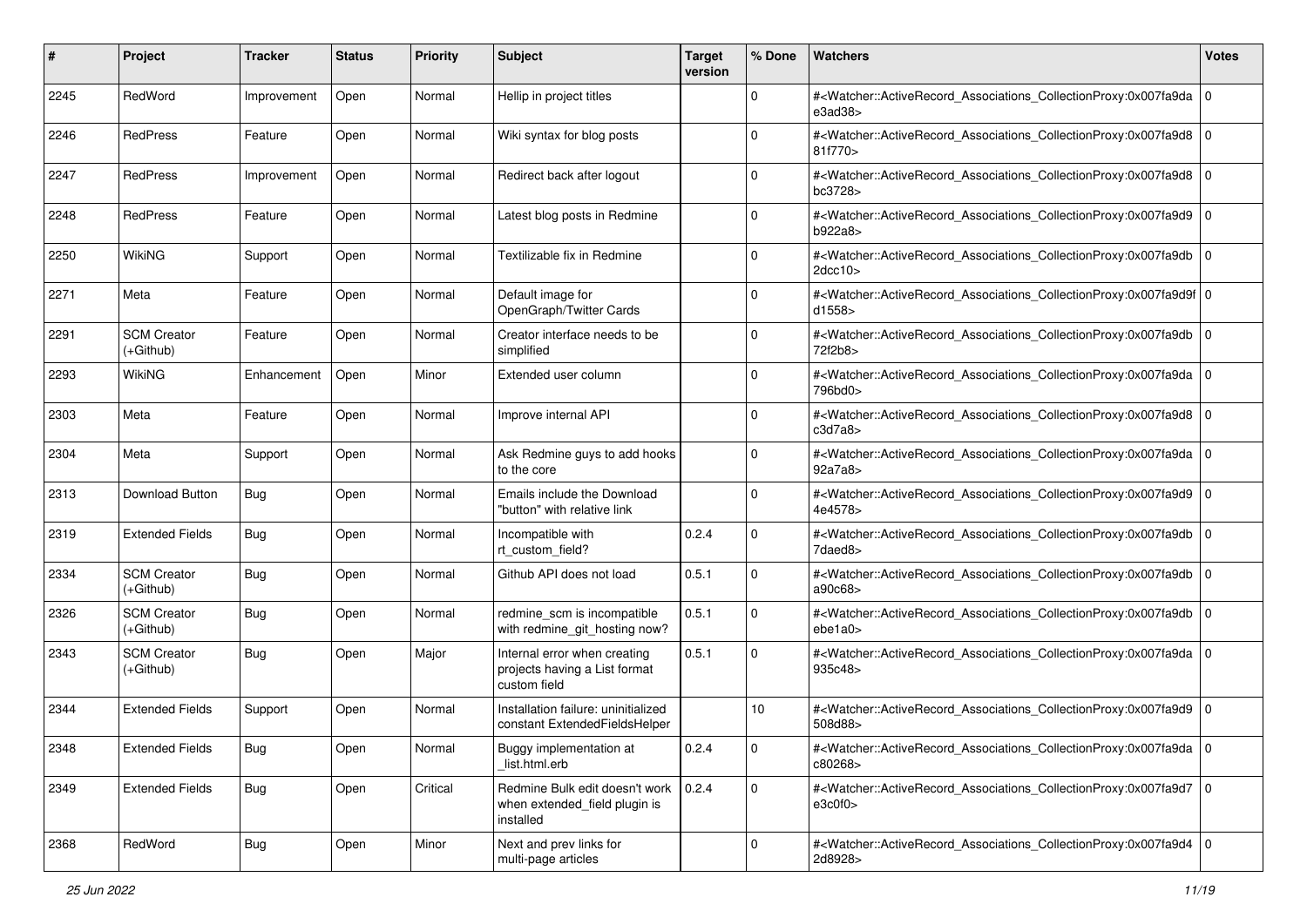| #        | Project                 | <b>Tracker</b> | <b>Status</b> | <b>Priority</b> | <b>Subject</b>                                                  | <b>Target</b><br>version | % Done      | <b>Watchers</b>                                                                                                                                     | <b>Votes</b>   |
|----------|-------------------------|----------------|---------------|-----------------|-----------------------------------------------------------------|--------------------------|-------------|-----------------------------------------------------------------------------------------------------------------------------------------------------|----------------|
| 2369     | Meta                    | Feature        | Open          | Normal          | Rich snippets for software apps                                 |                          | $\Omega$    | # <watcher::activerecord_associations_collectionproxy:0x007fa9d5<br>b1e078&gt;</watcher::activerecord_associations_collectionproxy:0x007fa9d5<br>   | 0              |
| 2370     | Meta                    | Feature        | Open          | Normal          | Rich snippets for news                                          |                          | $\Omega$    | # <watcher::activerecord associations="" collectionproxy:0x007fa9d6<br="">67f5c0&gt;</watcher::activerecord>                                        | l O            |
| 2371     | Meta                    | Feature        | Open          | Normal          | Rich snippets for Wiki                                          |                          | $\Omega$    | # <watcher::activerecord_associations_collectionproxy:0x007fa9d5<br>8c6780&gt;</watcher::activerecord_associations_collectionproxy:0x007fa9d5<br>   | 0              |
| 2372     | Meta                    | Feature        | Open          | Normal          | Microdata for breadcrumbs                                       |                          | $\Omega$    | # <watcher::activerecord_associations_collectionproxy:0x007fa9d4<br>050070&gt;</watcher::activerecord_associations_collectionproxy:0x007fa9d4<br>   | l O            |
| 2373     | Red-Andy                | Feature        | Open          | Normal          | Replacement for Georgia?                                        |                          | $\Omega$    | # <watcher::activerecord associations="" collectionproxy:0x007fa9e7<br="">a91170&gt;</watcher::activerecord>                                        | l o            |
| 2374     | <b>Extended Fields</b>  | Feature        | Open          | Normal          | Project Selection from a specific<br>branch of the project tree |                          | $\Omega$    | # <watcher::activerecord associations="" collectionproxy:0x007fa9d5<br="">004188&gt;</watcher::activerecord>                                        | l O            |
| 2383     | <b>Extended Fields</b>  | Feature        | Open          | Normal          | Multiselect for Project fields                                  |                          | $\mathbf 0$ | # <watcher::activerecord_associations_collectionproxy:0x007fa9d6<br>68f470&gt;</watcher::activerecord_associations_collectionproxy:0x007fa9d6<br>   | l o            |
| 2401     | <b>Project Sections</b> | Improvement    | Open          | Normal          | Section support for Extended<br>Fields                          |                          | $\Omega$    | # <watcher::activerecord associations="" collectionproxy:0x007fa9d4<br="">300360&gt;</watcher::activerecord>                                        | $\overline{0}$ |
| 2405     | Sidebar Content         | Feature        | Open          | Minor           | Edit link for Wiki pages                                        | 0.2.0                    | $\Omega$    | # <watcher::activerecord associations="" collectionproxy:0x007fa9d5<br="">1785f0&gt;</watcher::activerecord>                                        | l O            |
| 2406     | Projects                | Feature        | Open          | Minor           | List of forks for projects                                      |                          | $\mathbf 0$ | # <watcher::activerecord associations="" collectionproxy:0x007fa9d5<br="">722640&gt;</watcher::activerecord>                                        | 10             |
| 2407     | <b>Sidebar Content</b>  | Feature        | Open          | Normal          | Improve support of Wiki page<br>on sidebar                      | 0.2.0                    | $\Omega$    | # <watcher::activerecord_associations_collectionproxy:0x007fa9d6<br>486610&gt;</watcher::activerecord_associations_collectionproxy:0x007fa9d6<br>   | l O            |
| 2430     | CD-Index                | Feature        | Open          | Normal          | (Non-)interactive mode for<br>cdindex                           |                          | $\Omega$    | # <watcher::activerecord_associations_collectionproxy:0x007fa9d6 0<br="">2d42b8&gt;</watcher::activerecord_associations_collectionproxy:0x007fa9d6> |                |
| ISSUE-14 | ISSUE-id                | Bug            | Open          | Minor           | Escaping #ISSUE-id Textile rule<br>does not work                |                          | $\mathbf 0$ | # <watcher::activerecord associations="" collectionproxy:0x007fa9d6<br="">0b2480&gt;</watcher::activerecord>                                        | l O            |
| 2433     | WordMine                | Feature        | Open          | Minor           | Link Redmine issue with<br>WordPress comment                    |                          | $\mathbf 0$ | # <watcher::activerecord_associations_collectionproxy:0x007fa9d6<br>b8a3f8</watcher::activerecord_associations_collectionproxy:0x007fa9d6<br>       | l O            |
| ISSUE-15 | <b>ISSUE-id</b>         | Omission       | Open          | Normal          | Searching #ISSUE-id                                             |                          | $\Omega$    | # <watcher::activerecord_associations_collectionproxy:0x007fa9d5<br>405200&gt;</watcher::activerecord_associations_collectionproxy:0x007fa9d5<br>   | l O            |
| 2435     | WikiNG                  | Support        | Open          | Normal          | Update Red-Andy styles                                          |                          | 0           | # <watcher::activerecord associations="" collectionproxy:0x007fa9d5<br="">849af0&gt;</watcher::activerecord>                                        | 0              |
| 2437     | WikiNG                  | Feature        | Open          | Normal          | Ultra-HD-ready graphics                                         |                          | $\Omega$    | # <watcher::activerecord associations="" collectionproxy:0x007fa9d5<br="">bb75c0</watcher::activerecord>                                            | l O            |
| 2438     | WikiNG                  | Feature        | Open          | Normal          | Screen text                                                     | 1.1.1                    | $\mathbf 0$ | # <watcher::activerecord associations="" collectionproxy:0x007fa9d6<br="">867068&gt;</watcher::activerecord>                                        | l 0            |
| 2440     | WikiNG                  | <b>Bug</b>     | Open          | Normal          | Footnotes ignore < pre >                                        | 1.1.1                    | $\Omega$    | # <watcher::activerecord_associations_collectionproxy:0x007fa9d4<br>19d270&gt;</watcher::activerecord_associations_collectionproxy:0x007fa9d4<br>   | ۱o             |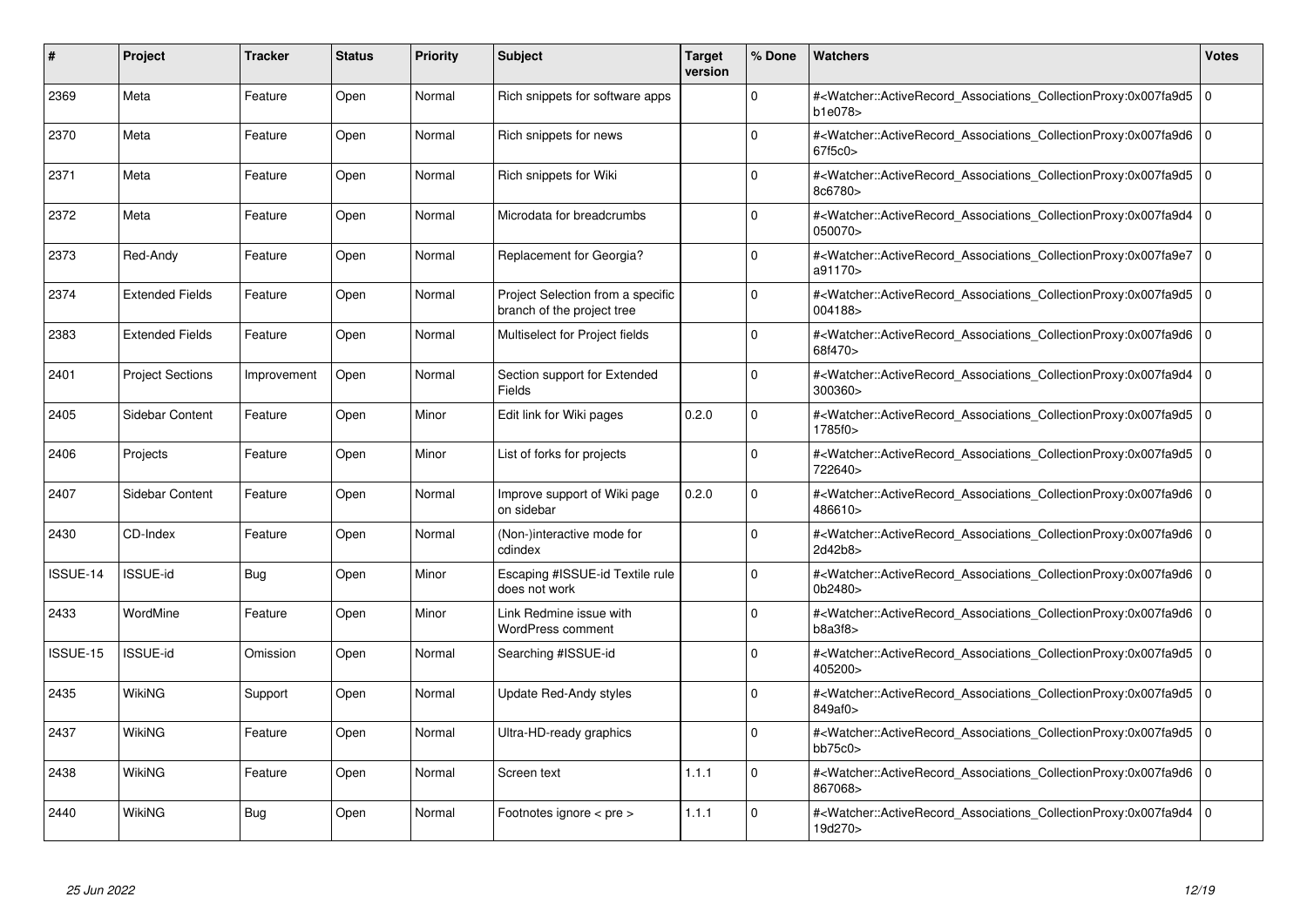| #        | <b>Project</b>                    | <b>Tracker</b> | <b>Status</b> | <b>Priority</b> | <b>Subject</b>                                               | <b>Target</b><br>version | % Done   | <b>Watchers</b>                                                                                                                                          | <b>Votes</b> |
|----------|-----------------------------------|----------------|---------------|-----------------|--------------------------------------------------------------|--------------------------|----------|----------------------------------------------------------------------------------------------------------------------------------------------------------|--------------|
| ISSUE-16 | <b>ISSUE-id</b>                   | Omission       | Open          | Normal          | Search by new issue-id does<br>not work                      | 0.0.3                    | $\Omega$ | # <watcher::activerecord_associations_collectionproxy:0x007fa9d6<br>229cc8&gt;</watcher::activerecord_associations_collectionproxy:0x007fa9d6<br>        | $\mathbf 0$  |
| 215      | Orangutan::Redmin<br>e            | Enhancement    | Incomplete    | Minor           | Support issue subject as an<br>answer to the issue questions |                          | $\Omega$ | # <watcher::activerecord associations="" collectionproxy:0x007fa9d4<br="">455530&gt;</watcher::activerecord>                                             | $\Omega$     |
| 1022     | Orangutan::Redmin<br>$\mathbf{a}$ | Feature        | Incomplete    | Minor           | Changing issue status<br>depending on user presence          |                          | $\Omega$ | # <watcher::activerecord_associations_collectionproxy:0x007fa9d4 0<br=""  ="">b92a00&gt;</watcher::activerecord_associations_collectionproxy:0x007fa9d4> |              |
| 1104     | Orangutan::Redmin                 | Feature        | Incomplete    | Minor           | Automatic overtime tracking                                  |                          | $\Omega$ | # <watcher::activerecord_associations_collectionproxy:0x007fa9d4<br>194828&gt;</watcher::activerecord_associations_collectionproxy:0x007fa9d4<br>        | $\mathbf 0$  |
| 1337     | Orangutan::Redmin<br>e            | Feature        | Incomplete    | Minor           | Automatic time tracking                                      |                          | $\Omega$ | # <watcher::activerecord associations="" collectionproxy:0x007fa9d5<br="">856958&gt;</watcher::activerecord>                                             | $\Omega$     |
| 1601     | Orangutan                         | Enhancement    | Incomplete    | Normal          | Configuring contexts weights                                 | 2.00                     | $\Omega$ | # <watcher::activerecord 0<br="" associations="" collectionproxy:0x007fa9d5=""  ="">abab5a0</watcher::activerecord>                                      |              |
| 1622     | Orangutan::Redmin<br>$\mathbf{a}$ | Improvement    | Incomplete    | Normal          | Support rest hours column                                    |                          | $\Omega$ | # <watcher::activerecord associations="" collectionproxy:0x007fa9d4<br="">225260&gt;</watcher::activerecord>                                             | $\mathbf 0$  |
| 1729     | CD-Index                          | Bug            | Incomplete    | Normal          | Segfault in libarchive when<br>working with large ISO        |                          | $\Omega$ | # <watcher::activerecord_associations_collectionproxy:0x007fa9d6 0<br=""  ="">159988&gt;</watcher::activerecord_associations_collectionproxy:0x007fa9d6> |              |
| 1731     | CD-Index                          | Bug            | Incomplete    | Normal          | Libarchive<br>archive read symlink returns<br>garbage        |                          | $\Omega$ | # <watcher::activerecord_associations_collectionproxy:0x007fa9d5 0<br=""  ="">47a7f8&gt;</watcher::activerecord_associations_collectionproxy:0x007fa9d5> |              |
| 1735     | <b>TOC</b>                        | <b>Bug</b>     | Incomplete    | Normal          | Broken in new DokuWiki?                                      |                          | $\Omega$ | # <watcher::activerecord_associations_collectionproxy:0x007fa9d6 0<br=""  ="">9e7208&gt;</watcher::activerecord_associations_collectionproxy:0x007fa9d6> |              |
| 1751     | Hooks Manager                     | Feature        | Incomplete    | Minor           | Support URL regexps to limit<br>pages                        |                          | $\Omega$ | # <watcher::activerecord associations="" collectionproxy:0x007fa9d6<br="">7a85a0&gt;</watcher::activerecord>                                             | $\mathbf 0$  |
| 1757     | <b>SCM Creator</b><br>(+Github)   | Feature        | Incomplete    | Insignificant   | Allow subdirectories                                         |                          | $\Omega$ | # <watcher::activerecord 0<br="" associations="" collectionproxy:0x007fa9d5f=""  ="">99b70&gt;</watcher::activerecord>                                   |              |
| 1831     | Projects                          | Feature        | Incomplete    | Minor           | Automatically include mail<br>conversations                  |                          | $\Omega$ | # <watcher::activerecord_associations_collectionproxy:0x007fa9d4<br>8b90e0&gt;</watcher::activerecord_associations_collectionproxy:0x007fa9d4<br>        | $\Omega$     |
| 1867     | Projects                          | Feature        | Incomplete    | Minor           | Textile draft                                                |                          | $\Omega$ | # <watcher::activerecord_associations_collectionproxy:0x007fa9d4 0<br=""  ="">1e9f80&gt;</watcher::activerecord_associations_collectionproxy:0x007fa9d4> |              |
| 1882     | <b>Extended Fields</b>            | Feature        | Incomplete    | Normal          | Wiki toolbar for Wiki text                                   |                          | $\Omega$ | # <watcher::activerecord_associations_collectionproxy:0x007fa9d4 0<br=""  ="">9f5d28&gt;</watcher::activerecord_associations_collectionproxy:0x007fa9d4> |              |
| 1884     | <b>Extended Fields</b>            | Feature        | Incomplete    | Normal          | Multiselect                                                  |                          | $\Omega$ | # <watcher::activerecord_associations_collectionproxy:0x007fa9d4<br>a30770&gt;</watcher::activerecord_associations_collectionproxy:0x007fa9d4<br>        | $\Omega$     |
| 1899     | WikiNG                            | Improvement    | Incomplete    | Minor           | Ignore conditions on preview                                 |                          | $\Omega$ | # <watcher::activerecord associations="" collectionproxy:0x007fa9d4<br="">4ed420&gt;</watcher::activerecord>                                             | $\Omega$     |
| 1900     | <b>WikiNG</b>                     | Feature        | Incomplete    | Minor           | Singe bracket smiley                                         |                          | $\Omega$ | # <watcher::activerecord_associations_collectionproxy:0x007fa9d4  <br="">3d46d8&gt;</watcher::activerecord_associations_collectionproxy:0x007fa9d4>      | $\mathbf 0$  |
| 1902     | Meta                              | Feature        | Incomplete    | Normal          | Consider clear_html and light<br>mode                        |                          | $\Omega$ | # <watcher::activerecord_associations_collectionproxy:0x007fa9e5<br>0852a0&gt;</watcher::activerecord_associations_collectionproxy:0x007fa9e5<br>        | $\Omega$     |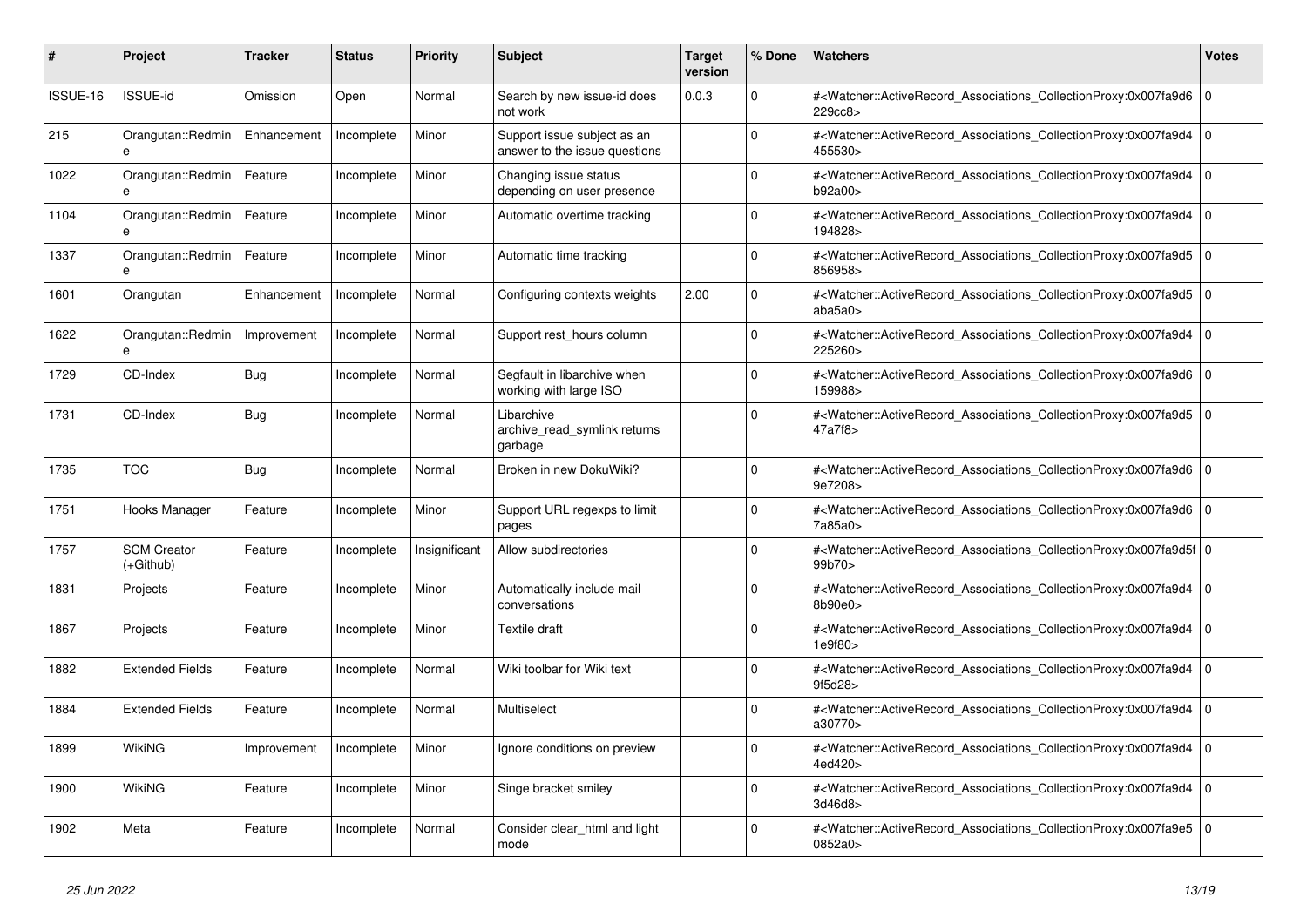| #    | <b>Project</b>         | <b>Tracker</b> | <b>Status</b> | <b>Priority</b> | <b>Subject</b>                                                                           | <b>Target</b><br>version | % Done   | <b>Watchers</b>                                                                                                                                                   | <b>Votes</b> |
|------|------------------------|----------------|---------------|-----------------|------------------------------------------------------------------------------------------|--------------------------|----------|-------------------------------------------------------------------------------------------------------------------------------------------------------------------|--------------|
| 1909 | Orangutan              | Enhancement    | Incomplete    | Minor           | Orangutan::Kayako                                                                        |                          | $\Omega$ | # <watcher::activerecord_associations_collectionproxy:0x007fa9e7<br>1a6a60&gt;</watcher::activerecord_associations_collectionproxy:0x007fa9e7<br>                 | l O          |
| 1913 | WikiNG                 | Enhancement    | Incomplete    | Minor           | External Debian/Ubuntu bugs                                                              |                          | $\Omega$ | # <watcher::activerecord associations="" collectionproxy:0x007fa9e6<br="">e01ec8</watcher::activerecord>                                                          | $\Omega$     |
| 1915 | Red-Andy               | Feature        | Incomplete    | Normal          | TOC items box should move as<br>we click on the item                                     |                          | $\Omega$ | # <watcher::activerecord_associations_collectionproxy:0x007fa9e6 0<br=""  ="">6e74d0&gt;</watcher::activerecord_associations_collectionproxy:0x007fa9e6>          |              |
| 1919 | <b>Extended Fields</b> | Feature        | Incomplete    | Normal          | Extend Link extended field                                                               |                          | $\Omega$ | # <watcher::activerecord_associations_collectionproxy:0x007fa9e5<br>e2da60</watcher::activerecord_associations_collectionproxy:0x007fa9e5<br>                     | $\Omega$     |
| 1942 | WikiNG                 | Feature        | Incomplete    | Minor           | Support for target in links                                                              |                          | $\Omega$ | # <watcher::activerecord_associations_collectionproxy:0x007fa9e4<br>b24720&gt;</watcher::activerecord_associations_collectionproxy:0x007fa9e4<br>                 | $\mathbf 0$  |
| 1954 | <b>Extended Fields</b> | Feature        | Incomplete    | Normal          | Mailto links                                                                             |                          | $\Omega$ | # <watcher::activerecord 0<br="" associations="" collectionproxy:0x007fa9e5=""  ="">511148&gt;</watcher::activerecord>                                            |              |
| 1955 | <b>Extended Fields</b> | Feature        | Incomplete    | Normal          | FTP link                                                                                 |                          | $\Omega$ | # <watcher::activerecord associations="" collectionproxy:0x007fa9e5<br="">2ddb38&gt;</watcher::activerecord>                                                      | $\mathbf 0$  |
| 1956 | <b>Extended Fields</b> | Feature        | Incomplete    | Minor           | SIP link                                                                                 |                          | $\Omega$ | # <watcher::activerecord_associations_collectionproxy:0x007fa9e4f 0<br=""  ="">ad350&gt;</watcher::activerecord_associations_collectionproxy:0x007fa9e4f>         |              |
| 1957 | <b>Download Button</b> | Feature        | Incomplete    | Normal          | Plugin configuration                                                                     |                          | $\Omega$ | # <watcher::activerecord_associations_collectionproxy:0x0055cbdb 0<br=""  ="">abe<math>508</math></watcher::activerecord_associations_collectionproxy:0x0055cbdb> |              |
| 1984 | Subscription           | Feature        | Incomplete    | Minor           | Redirecting back after<br>registration/loginRedirecting<br>back after registration/login |                          | $\Omega$ | # <watcher::activerecord 0<br="" associations="" collectionproxy:0x0055cbdb=""  ="">95cd90&gt;</watcher::activerecord>                                            |              |
| 1987 | Projects               | Feature        | Incomplete    | Normal          | Attachment resize                                                                        |                          | $\Omega$ | # <watcher::activerecord 0<br="" associations="" collectionproxy:0x0055cbdb=""  ="">62f7d0&gt;</watcher::activerecord>                                            |              |
| 1988 | Orangutan              | Improvement    | Incomplete    | Normal          | Multithreading                                                                           |                          | $\Omega$ | # <watcher::activerecord 0<br="" associations="" collectionproxy:0x0055cbd8="">b62ed0</watcher::activerecord>                                                     |              |
| 1994 | WikiNG                 | Enhancement    | Incomplete    | Normal          | Inline warnings, tips etc                                                                |                          | $\Omega$ | # <watcher::activerecord_associations_collectionproxy:0x0055cbd7 0<br=""  ="">f83790&gt;</watcher::activerecord_associations_collectionproxy:0x0055cbd7>          |              |
| 1999 | Sidebar Content        | Feature        | Incomplete    | Minor           | Project module                                                                           |                          | $\Omega$ | # <watcher::activerecord 0<br="" associations="" collectionproxy:0x0055cbd8=""  ="">0157f8&gt;</watcher::activerecord>                                            |              |
| 2005 | <b>Extended Fields</b> | Feature        | Incomplete    | Minor           | Paging for projects listing                                                              |                          | $\Omega$ | # <watcher::activerecord 0<br="" associations="" collectionproxy:0x0055cbd7="">882a90&gt;</watcher::activerecord>                                                 |              |
| 2006 | <b>Extended Fields</b> | Feature        | Incomplete    | Minor           | Users listing sorting                                                                    |                          | $\Omega$ | # <watcher::activerecord_associations_collectionproxy:0x007fa9da  <br="">7525c0&gt;</watcher::activerecord_associations_collectionproxy:0x007fa9da>               | $\mathbf 0$  |
| 2007 | <b>Extended Fields</b> | Feature        | Incomplete    | Minor           | Projects listing sorting                                                                 |                          | $\Omega$ | # <watcher::activerecord 0<br="" associations="" collectionproxy:0x007fa9da=""  ="">e7b6a8</watcher::activerecord>                                                |              |
| 2011 | <b>Extended Fields</b> | Feature        | Incomplete    | Normal          | Custom field translations                                                                |                          | $\Omega$ | # <watcher::activerecord 0<br="" associations="" collectionproxy:0x007fa9daf=""  ="">65e10&gt;</watcher::activerecord>                                            |              |
| 2013 | <b>Role Shift</b>      | Feature        | Incomplete    | Minor           | Resource shifts                                                                          |                          | $\Omega$ | # <watcher::activerecord_associations_collectionproxy:0x007fa9d7<br>dd80a0&gt;</watcher::activerecord_associations_collectionproxy:0x007fa9d7<br>                 | $\mathbf 0$  |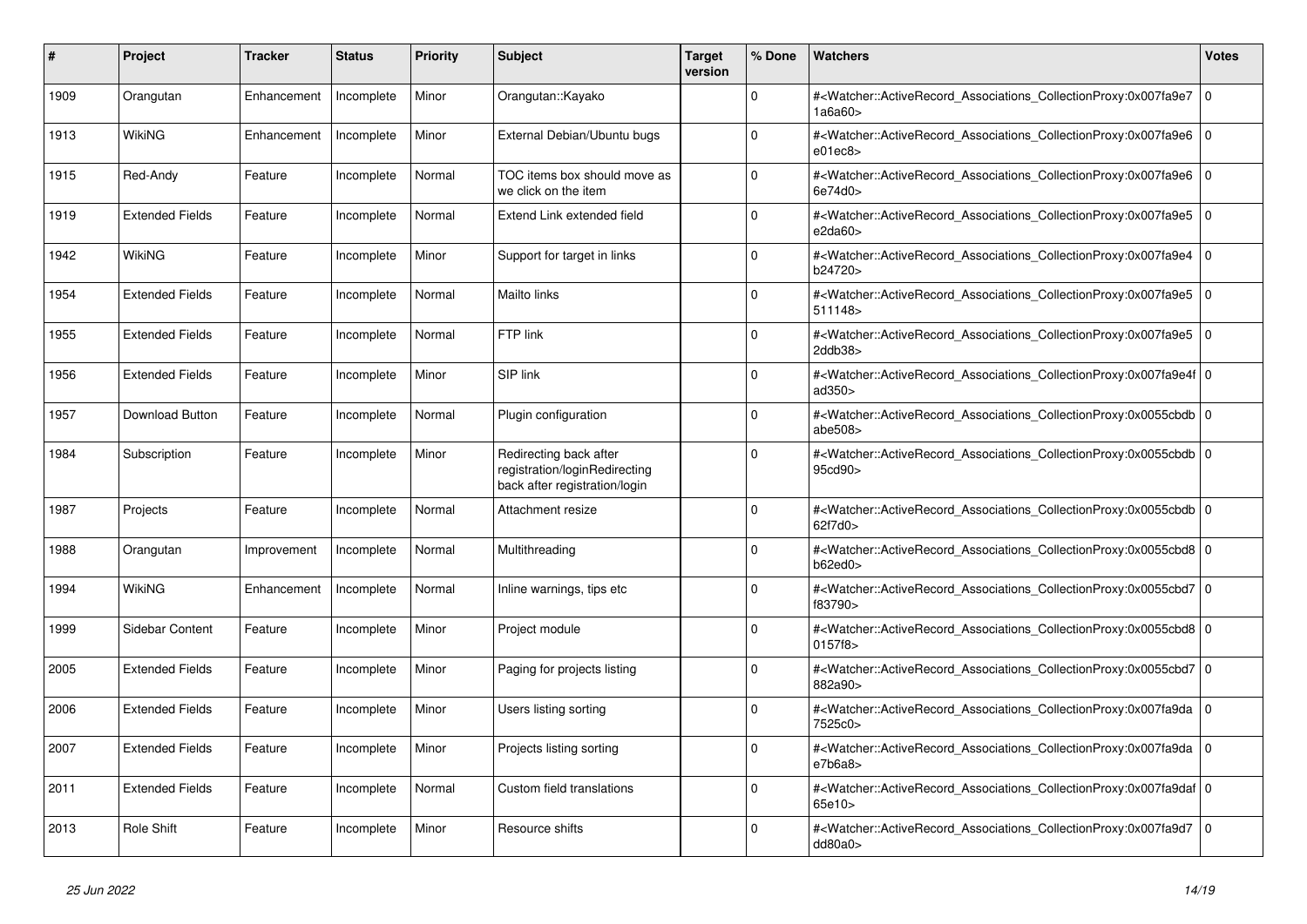| #    | Project                | <b>Tracker</b> | <b>Status</b> | <b>Priority</b> | <b>Subject</b>                                                                | <b>Target</b><br>version | % Done   | Watchers                                                                                                                                                     | <b>Votes</b> |
|------|------------------------|----------------|---------------|-----------------|-------------------------------------------------------------------------------|--------------------------|----------|--------------------------------------------------------------------------------------------------------------------------------------------------------------|--------------|
| 2021 | Projects               | Improvement    | Incomplete    | Major           | Spam protect                                                                  |                          | $\Omega$ | # <watcher::activerecord associations="" collectionproxy:0x007fa9db<br="">4b3f20&gt;</watcher::activerecord>                                                 | $\mathbf 0$  |
| 2028 | <b>Extended Fields</b> | Feature        | Incomplete    | Normal          | make fields final option                                                      |                          | $\Omega$ | # <watcher::activerecord associations="" collectionproxy:0x007fa9db<br="">087258&gt;</watcher::activerecord>                                                 | $\Omega$     |
| 2079 | <b>WikiNG</b>          | Feature        | Incomplete    | Normal          | Message to everyone in a<br>project                                           |                          | $\Omega$ | # <watcher::activerecord associations="" collectionproxy:0x007fa9db<br="">7c4638&gt;</watcher::activerecord>                                                 | l O          |
| 2086 | Projects               | Improvement    | Incomplete    | Minor           | Latest stable version                                                         |                          | $\Omega$ | # <watcher::activerecord_associations_collectionproxy:0x007fa9db<br>5698e8&gt;</watcher::activerecord_associations_collectionproxy:0x007fa9db<br>            | l O          |
| 2092 | <b>Extended Fields</b> | Feature        | Incomplete    | Normal          | Users-to-issues custom fields<br>auto-fill                                    |                          | $\Omega$ | # <watcher::activerecord_associations_collectionproxy:0x007fa9da<br>6220b0&gt;</watcher::activerecord_associations_collectionproxy:0x007fa9da<br>            | l O          |
| 2093 | <b>Extended Fields</b> | Feature        | Incomplete    | Normal          | Extended columns using<br>custom queries                                      |                          | $\Omega$ | # <watcher::activerecord_associations_collectionproxy:0x007fa9db<br>647d00&gt;</watcher::activerecord_associations_collectionproxy:0x007fa9db<br>            | $\Omega$     |
| 2099 | <b>Extended Fields</b> | Feature        | Incomplete    | Normal          | Create a custom field of type<br>'Category'                                   |                          | $\Omega$ | # <watcher::activerecord_associations_collectionproxy:0x007fa9db<br>2a4630&gt;</watcher::activerecord_associations_collectionproxy:0x007fa9db<br>            | l O          |
| 2103 | <b>Extended Fields</b> | Feature        | Incomplete    | Minor           | Support multiple for Project                                                  |                          | $\Omega$ | # <watcher::activerecord associations="" collectionproxy:0x007fa9da<br="">7a0338&gt;</watcher::activerecord>                                                 | $\mathbf 0$  |
| 2130 | WikiNG                 | Feature        | Incomplete    | Minor           | Function references                                                           |                          | 0        | # <watcher::activerecord_associations_collectionproxy:0x007fa9d8<br>e8aa38&gt;</watcher::activerecord_associations_collectionproxy:0x007fa9d8<br>            | $\mathbf 0$  |
| 2155 | <b>Extended Fields</b> | Bug            | Incomplete    | Normal          | Wiki text field donot work well<br>when using chinese as custom<br>field name |                          | 50       | # <watcher::activerecord associations="" collectionproxy:0x007fa9d9<br="">c2ce20&gt;</watcher::activerecord>                                                 | l O          |
| 2156 | <b>Extended Fields</b> | Feature        | Incomplete    | Minor           | Per user values?                                                              |                          | $\Omega$ | # <watcher::activerecord_associations_collectionproxy:0x007fa9da<br>0a0038&gt;</watcher::activerecord_associations_collectionproxy:0x007fa9da<br>            | $\Omega$     |
| 2160 | WikiNG                 | Improvement    | Incomplete    | Normal          | Rename {{version}} to {{hidden}}                                              |                          | $\Omega$ | # <watcher::activerecord_associations_collectionproxy:0x007fa9d7<br>6f2718&gt;</watcher::activerecord_associations_collectionproxy:0x007fa9d7<br>            | l O          |
| 2163 | Meta                   | Bug            | Incomplete    | Normal          | My site's Display lanugage was<br>only English, when I installed<br>plugin    |                          | $\Omega$ | # <watcher::activerecord_associations_collectionproxy:0x007fa9d9<br>415ca0</watcher::activerecord_associations_collectionproxy:0x007fa9d9<br>                | $\mathbf 0$  |
| 2169 | <b>Contact Form</b>    | Feature        | Incomplete    | Normal          | Option to use own name,<br>reply-to, subject and message<br>fields            |                          | $\Omega$ | # <watcher::activerecord_associations_collectionproxy:0x007fa9d9 0<br=""  ="">0b8d78&gt;</watcher::activerecord_associations_collectionproxy:0x007fa9d9>     |              |
| 2179 | Projects               | Feature        | Incomplete    | Normal          | Pingbacks and trackbacks                                                      |                          | $\Omega$ | # <watcher::activerecord associations="" collectionproxy:0x007fa9db<br="">ad7b40&gt;</watcher::activerecord>                                                 | l O          |
| 2184 | <b>Role Shift</b>      | Support        | Incomplete    | Normal          | Issue visibility                                                              |                          | $\Omega$ | # <watcher::activerecord associations="" collectionproxy:0x007fa9da<br="">b8ef08</watcher::activerecord>                                                     | $\Omega$     |
| 2209 | Hooks Manager          | Feature        | Incomplete    | Normal          | A templating language support                                                 |                          | $\Omega$ | # <watcher::activerecord_associations_collectionproxy:0x007fa9d9<br>be46c0<sub>&gt;</sub></watcher::activerecord_associations_collectionproxy:0x007fa9d9<br> | $\Omega$     |
| 2213 | <b>Contact Form</b>    | <b>Bug</b>     | Incomplete    | Normal          | Unable to support Chinesel                                                    |                          | $\Omega$ | # <watcher::activerecord_associations_collectionproxy:0x007fa9dbf 0<br=""  ="">98b98&gt;</watcher::activerecord_associations_collectionproxy:0x007fa9dbf>    |              |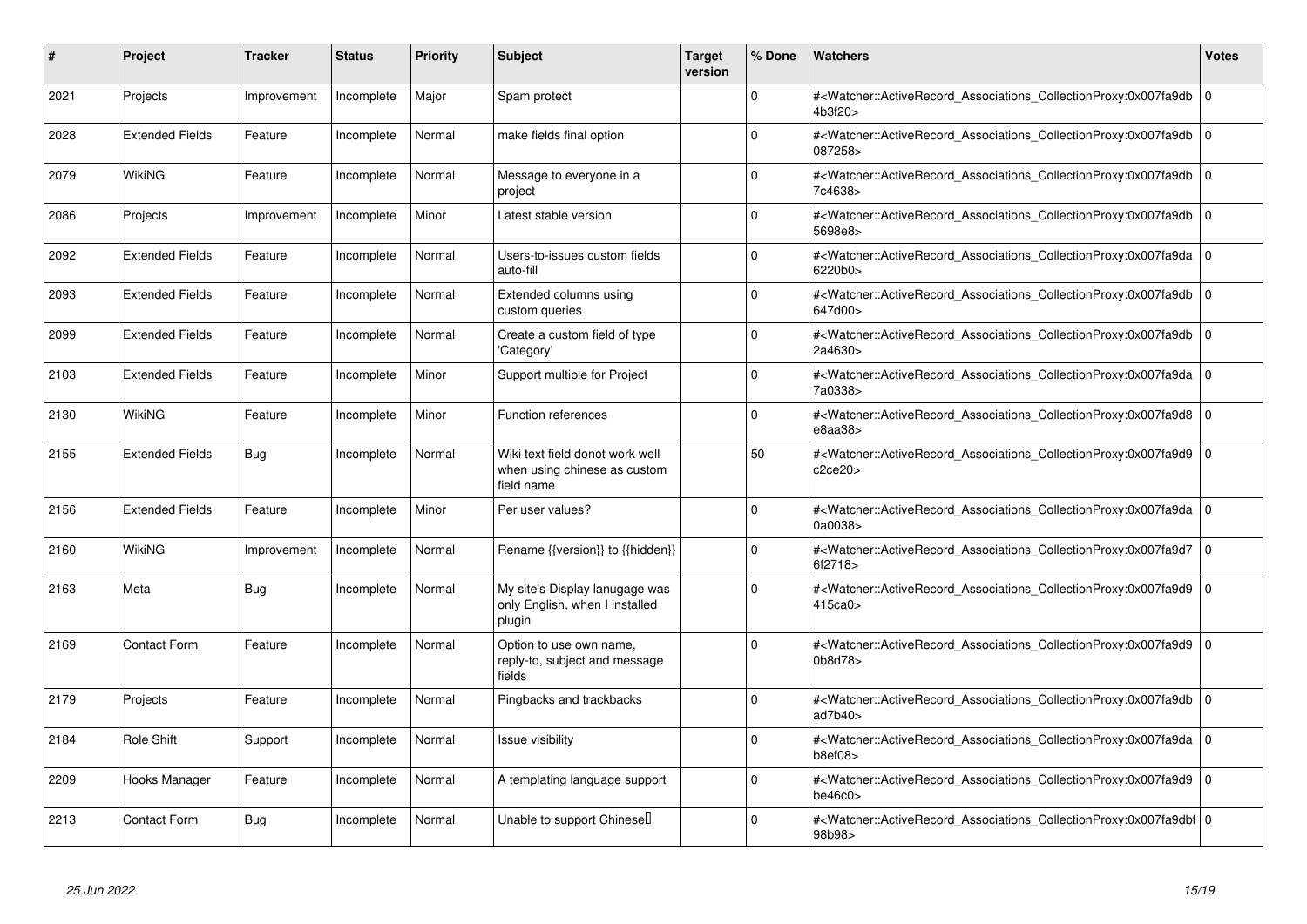| #    | <b>Project</b>                    | <b>Tracker</b> | <b>Status</b> | <b>Priority</b> | <b>Subject</b>                                               | <b>Target</b><br>version | % Done   | <b>Watchers</b>                                                                                                                                                                | <b>Votes</b> |
|------|-----------------------------------|----------------|---------------|-----------------|--------------------------------------------------------------|--------------------------|----------|--------------------------------------------------------------------------------------------------------------------------------------------------------------------------------|--------------|
| 2190 | Role Shift                        | Bug            | Incomplete    | Normal          | Unfortunately installation fails                             |                          | $\Omega$ | # <watcher::activerecord_associations_collectionproxy:0x007fa9d7<br>db92b8</watcher::activerecord_associations_collectionproxy:0x007fa9d7<br>                                  | $\Omega$     |
| 2214 | <b>Project Sections</b>           | Feature        | Incomplete    | Normal          | Featured and disregarded<br>projects                         |                          | $\Omega$ | # <watcher::activerecord_associations_collectionproxy:0x007fa9da 0<br=""  ="">d8b0b8</watcher::activerecord_associations_collectionproxy:0x007fa9da>                           |              |
| 2220 | <b>Extended Fields</b>            | Feature        | Incomplete    | Normal          | Project specific custom fields                               |                          | $\Omega$ | # <watcher::activerecord_associations_collectionproxy:0x007fa9d9 0<br=""  =""><math>bf7</math>bd<math>0</math></watcher::activerecord_associations_collectionproxy:0x007fa9d9> |              |
| 2224 | WikiNG                            | Feature        | Incomplete    | Normal          | Option to disable glyphs?                                    |                          | $\Omega$ | # <watcher::activerecord_associations_collectionproxy:0x007fa9d8  <br="">8d74d8&gt;</watcher::activerecord_associations_collectionproxy:0x007fa9d8>                            | $\Omega$     |
| 2234 | WikiNG                            | Enhancement    | Incomplete    | Minor           | Avatars in user links?                                       |                          | $\Omega$ | # <watcher::activerecord_associations_collectionproxy:0x007fa9da 0<br=""  ="">94af08&gt;</watcher::activerecord_associations_collectionproxy:0x007fa9da>                       |              |
| 2225 | OpenID Fix                        | Bug            | Incomplete    | Normal          | OpenID::TypeURIMismatch                                      |                          | $\Omega$ | # <watcher::activerecord_associations_collectionproxy:0x007fa9db 0<br=""  ="">a39378&gt;</watcher::activerecord_associations_collectionproxy:0x007fa9db>                       |              |
| 2236 | <b>Extended Fields</b>            | Bug            | Incomplete    | Normal          | <b>Hint Lost</b>                                             |                          | $\Omega$ | # <watcher::activerecord associations="" collectionproxy:0x007fa9d8<br="">7b1900&gt;</watcher::activerecord>                                                                   | $\mathbf 0$  |
| 2239 | <b>SCM Creator</b><br>(+Github)   | Bug            | Incomplete    | Normal          | No default identifer                                         |                          | $\Omega$ | # <watcher::activerecord_associations_collectionproxy:0x007fa9da 0<br=""  ="">2767b8&gt;</watcher::activerecord_associations_collectionproxy:0x007fa9da>                       |              |
| 2241 | <b>Extended Fields</b>            | Feature        | Incomplete    | Normal          | Informations I see on Calendar                               |                          | $\Omega$ | # <watcher::activerecord_associations_collectionproxy:0x007fa9d9 0<br=""  ="">dcd7e8&gt;</watcher::activerecord_associations_collectionproxy:0x007fa9d9>                       |              |
| 2244 | WordMine                          | Improvement    | Incomplete    | Normal          | Import the project on blog index<br>open                     |                          | $\Omega$ | # <watcher::activerecord associations="" collectionproxy:0x007fa9db<br="">4d6318&gt;</watcher::activerecord>                                                                   | $\mathbf 0$  |
| 2259 | <b>Contact Form</b>               | Feature        | Incomplete    | Normal          | Sender name in a message                                     |                          | $\Omega$ | # <watcher::activerecord_associations_collectionproxy:0x007fa9d9  <br="">466650&gt;</watcher::activerecord_associations_collectionproxy:0x007fa9d9>                            | $\Omega$     |
| 2260 | <b>Contact Form</b>               | Bug            | Incomplete    | Normal          | Conflicting with<br>redmine ckeditor plugin using<br>preview |                          | $\Omega$ | # <watcher::activerecord associations="" collectionproxy:0x007fa9d9<br="">303150&gt;</watcher::activerecord>                                                                   | $\mathbf 0$  |
| 2261 | <b>Extended Fields</b>            | <b>Bug</b>     | Incomplete    | Normal          | issues PDF view and<br>descriptions                          | 0.2.4                    | $\Omega$ | # <watcher::activerecord_associations_collectionproxy:0x007fa9d9f 0<br=""  ="">9a8a0&gt;</watcher::activerecord_associations_collectionproxy:0x007fa9d9f>                      |              |
| 2266 | Hooks Manager                     | Translation    | Incomplete    | Normal          | Spanish translation                                          |                          | 20       | # <watcher::activerecord_associations_collectionproxy:0x007fa9db 0<br=""  ="">9e73e8&gt;</watcher::activerecord_associations_collectionproxy:0x007fa9db>                       |              |
| 2276 | Language Mix                      | Feature        | Incomplete    | Normal          | Group posts / show only the<br>primary article               |                          | $\Omega$ | # <watcher::activerecord associations="" collectionproxy:0x007fa9d9<br="">a91d68&gt;</watcher::activerecord>                                                                   | $\mathbf 0$  |
| 2286 | <b>SCM Creator</b><br>(+Github)   | Feature        | Incomplete    | Normal          | Add configuration option for<br>default encoding             |                          | $\Omega$ | # <watcher::activerecord_associations_collectionproxy:0x007fa9da  <br="">618a88&gt;</watcher::activerecord_associations_collectionproxy:0x007fa9da>                            | $\mathbf 0$  |
| 2287 | <b>SCM Creator</b><br>(+Github)   | Feature        | Incomplete    | Normal          | Allow to customize naming<br>policy for repositories         |                          | $\Omega$ | # <watcher::activerecord 0<br="" associations="" collectionproxy:0x007fa9d9=""  ="">9ab7c8</watcher::activerecord>                                                             |              |
| 2315 | <b>Project Sections</b>           | Feature        | Incomplete    | Normal          | Allow Projects to Appear in<br><b>Multiple Sections</b>      |                          | $\Omega$ | # <watcher::activerecord associations="" collectionproxy:0x007fa9d8<br="">cb3430&gt;</watcher::activerecord>                                                                   | $\mathbf 0$  |
| 2325 | <b>SCM Creator</b><br>$(+Github)$ | Bug            | Incomplete    | Normal          | Cannot add existing github repo                              |                          | $\Omega$ | # <watcher::activerecord_associations_collectionproxy:0x007fa9dbf 0<br=""  ="">48080&gt;</watcher::activerecord_associations_collectionproxy:0x007fa9dbf>                      |              |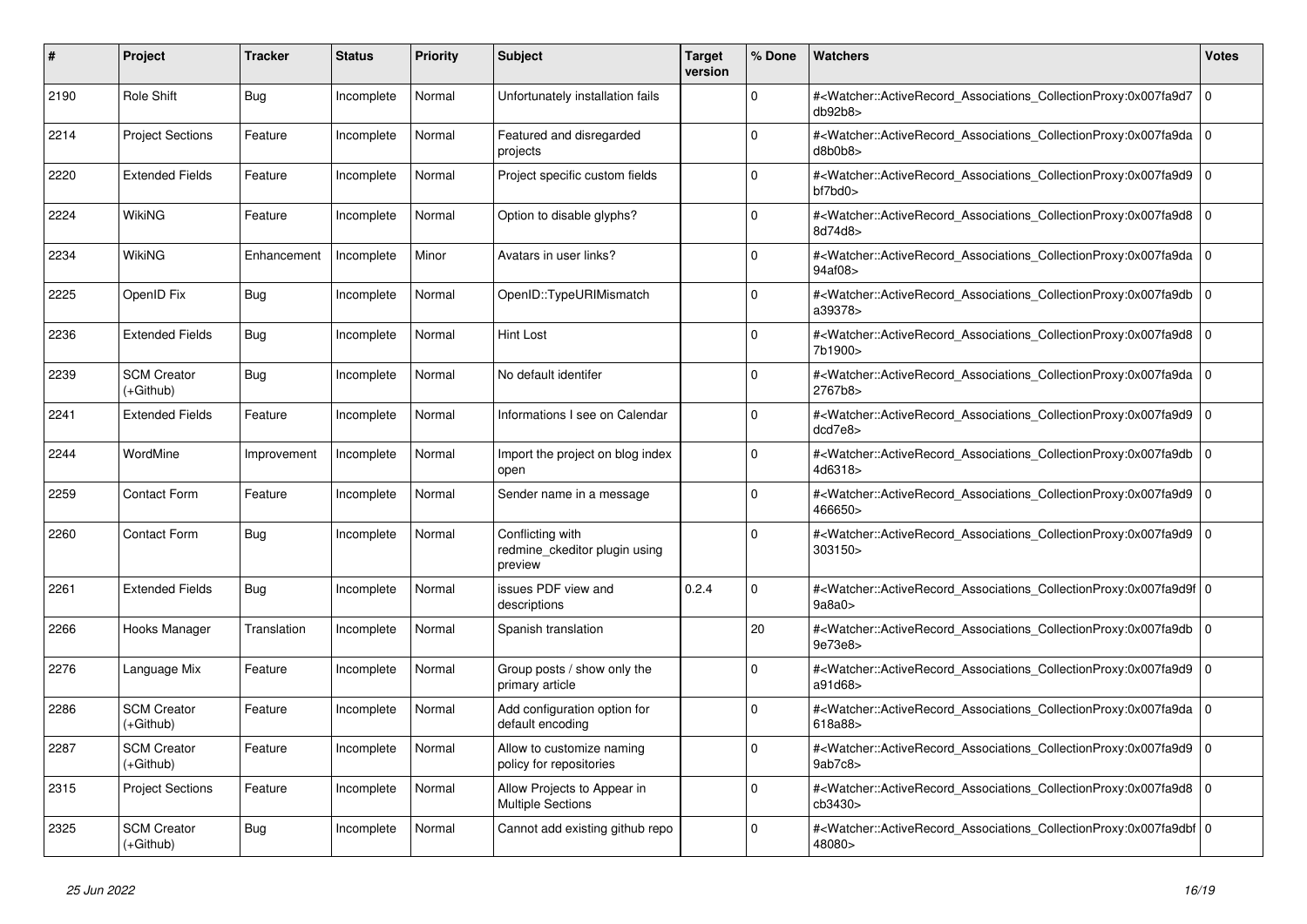| #    | Project                 | <b>Tracker</b> | <b>Status</b> | <b>Priority</b> | <b>Subject</b>                                             | <b>Target</b><br>version | % Done   | <b>Watchers</b>                                                                                                                                                                | <b>Votes</b> |
|------|-------------------------|----------------|---------------|-----------------|------------------------------------------------------------|--------------------------|----------|--------------------------------------------------------------------------------------------------------------------------------------------------------------------------------|--------------|
| 2346 | <b>Project Sections</b> | Bug            | Incomplete    | Normal          | Project list shifts when there are<br>more text in sidebar |                          | $\Omega$ | # <watcher::activerecord 0<br="" associations="" collectionproxy:0x007fa9da=""  ="">e1f4e8</watcher::activerecord>                                                             |              |
| 2362 | OpenID Fix              | Bug            | Incomplete    | Major           | Redmine 3 Compatibilty                                     |                          | $\Omega$ | # <watcher::activerecord 0<br="" associations="" collectionproxy:0x007fa9db=""  ="">cae360</watcher::activerecord>                                                             |              |
| 2392 | WikiNG                  | Feature        | Incomplete    | Normal          | <b>Hierarcial Numbered headers</b>                         |                          | $\Omega$ | # <watcher::activerecord_associations_collectionproxy:0x007fa9d9<br>4c3968&gt;</watcher::activerecord_associations_collectionproxy:0x007fa9d9<br>                              | $\Omega$     |
| 2404 | <b>RedPress</b>         | Bug            | Incomplete    | Normal          | Redmine now requires POST<br>for logout                    |                          | $\Omega$ | # <watcher::activerecord_associations_collectionproxy:0x007fa9d8 0<br="">0b2e10</watcher::activerecord_associations_collectionproxy:0x007fa9d8>                                |              |
| 2413 | WikiNG                  | Feature        | Incomplete    | Minor           | Custom links syntax                                        |                          | $\Omega$ | # <watcher::activerecord_associations_collectionproxy:0x007fa9d9  <br="">a62158&gt;</watcher::activerecord_associations_collectionproxy:0x007fa9d9>                            | $\mathbf 0$  |
| 2414 | Red-Andy                | Feature        | Incomplete    | Minor           | Break long application.css into<br>sections?               |                          | $\Omega$ | # <watcher::activerecord_associations_collectionproxy:0x007fa9d9 0<br="">c9c248&gt;</watcher::activerecord_associations_collectionproxy:0x007fa9d9>                            |              |
| 2423 | WikiNG                  | Feature        | Incomplete    | Normal          | markdown support?                                          |                          | $\Omega$ | # <watcher::activerecord associations="" collectionproxy:0x007fa9db<br="">ba3650&gt;</watcher::activerecord>                                                                   | $\mathbf 0$  |
| 2426 | CD-Index                | Feature        | Incomplete    | Normal          | Tool to modify data (cdmodify?)                            |                          | $\Omega$ | # <watcher::activerecord_associations_collectionproxy:0x007fa9db 0<br=""  =""><math>1</math>baf<math>58</math></watcher::activerecord_associations_collectionproxy:0x007fa9db> |              |
| 2427 | CD-Index                | Feature        | Incomplete    | Normal          | Tags                                                       |                          | $\Omega$ | # <watcher::activerecord_associations_collectionproxy:0x007fa9da 0<br=""  ="">7658c8&gt;</watcher::activerecord_associations_collectionproxy:0x007fa9da>                       |              |
| 2429 | CD-Index                | Feature        | Incomplete    | Normal          | Flag for broken media                                      |                          | $\Omega$ | # <watcher::activerecord associations="" collectionproxy:0x007fa9d9=""  <br="">57f6e0&gt;</watcher::activerecord>                                                              | $\mathbf 0$  |
| 2436 | <b>WikiNG</b>           | <b>Bug</b>     | Incomplete    | Normal          | Autocomplete debounce does<br>not work as expected         |                          | 50       | # <watcher::activerecord_associations_collectionproxy:0x007fa9db 0<br=""  ="">d4e248&gt;</watcher::activerecord_associations_collectionproxy:0x007fa9db>                       |              |
| 2441 | <b>Project Sections</b> | Improvement    | Incomplete    | Minor           | Option to collapse section                                 |                          | $\Omega$ | # <watcher::activerecord 0<br="" associations="" collectionproxy:0x007fa9d9f=""  ="">4a440&gt;</watcher::activerecord>                                                         |              |
| 2295 | Hooks Manager           | Bug            | Reopened      | Normal          | view layouts base html head<br>hook not working            |                          | 90       | # <watcher::activerecord 0<br="" associations="" collectionproxy:0x007fa9d8=""  ="">719b50&gt;</watcher::activerecord>                                                         |              |
| 1725 | Red-Andy                | Feature        | Deferred      | Normal          | Stick footer to the bottom of a<br>page                    |                          | 50       | # <watcher::activerecord_associations_collectionproxy:0x007fa9d9<br>57b9a0&gt;</watcher::activerecord_associations_collectionproxy:0x007fa9d9<br>                              |              |
| 1931 | <b>WikiNG</b>           | Bug            | Deferred      | Normal          | it seems conflict with the<br>redmine ckeditor             |                          | $\Omega$ | # <watcher::activerecord associations="" collectionproxy:0x007fa9db<br="">32f0f0&gt;</watcher::activerecord>                                                                   |              |
| 181  | Orangutan::Redmin<br>e  | Feature        | Open          | Normal          | Changing issue priority                                    | 1.07                     | $\Omega$ | # <watcher::activerecord_associations_collectionproxy:0x007fa9d7<br>e444d0&gt;</watcher::activerecord_associations_collectionproxy:0x007fa9d7<br>                              |              |
| 189  | Orangutan::Redmin<br>e  | Improvement    | Open          | Minor           | Avoid taking text as a comment<br>for the task             |                          | $\Omega$ | # <watcher::activerecord_associations_collectionproxy:0x007fa9da<br>7b6250&gt;</watcher::activerecord_associations_collectionproxy:0x007fa9da<br>                              |              |
| 605  | Orangutan               | Feature        | Open          | Minor           | SVN monkey                                                 |                          | $\Omega$ | # <watcher::activerecord associations="" collectionproxy:0x007fa9da<br="">882d78&gt;</watcher::activerecord>                                                                   |              |
| 895  | Orangutan::Redmin<br>e  | Feature        | Open          | Normal          | Changing custom fields and<br>other issue properties       | 1.07                     | $\Omega$ | # <watcher::activerecord associations="" collectionproxy:0x007fa9db<br="">6eac58&gt;</watcher::activerecord>                                                                   |              |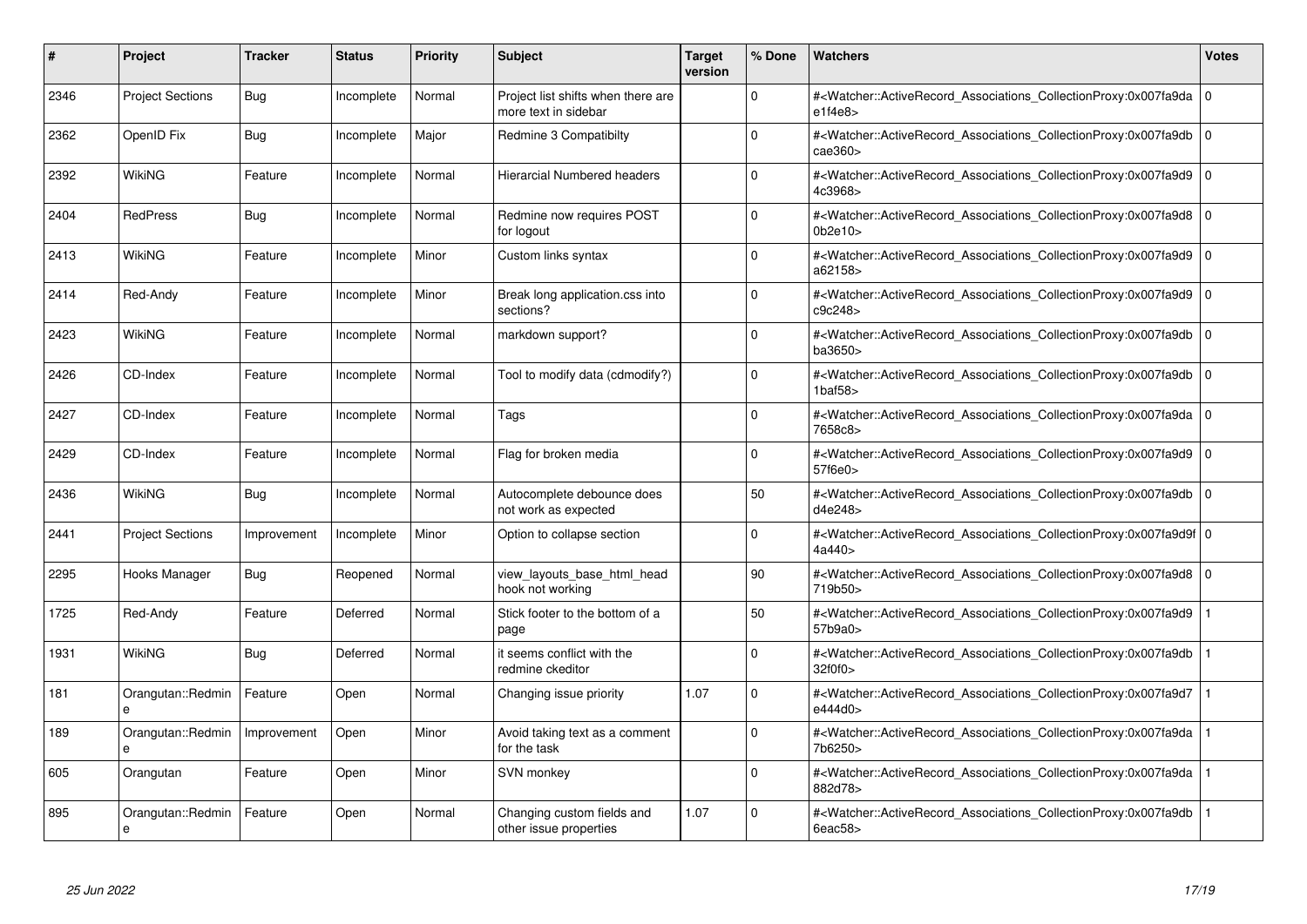| #    | Project                           | <b>Tracker</b>           | <b>Status</b> | <b>Priority</b> | <b>Subject</b>                                                                     | <b>Target</b><br>version | % Done      | Watchers                                                                                                                                                  | <b>Votes</b> |
|------|-----------------------------------|--------------------------|---------------|-----------------|------------------------------------------------------------------------------------|--------------------------|-------------|-----------------------------------------------------------------------------------------------------------------------------------------------------------|--------------|
| 1464 | Orangutan                         | Feature                  | Open          | Minor           | Ability to see Orangutan logs for<br>a user                                        |                          | $\mathbf 0$ | # <watcher::activerecord_associations_collectionproxy:0x007fa9d7<br>e252d8&gt;</watcher::activerecord_associations_collectionproxy:0x007fa9d7<br>         |              |
| 1603 | Orangutan                         | Feature                  | Open          | Minor           | MegaHAL                                                                            |                          | $\Omega$    | # <watcher::activerecord_associations_collectionproxy:0x007fa9db<br>4709a0&gt;</watcher::activerecord_associations_collectionproxy:0x007fa9db<br>         |              |
| 1613 | Orangutan::Redmin<br>e            | <b>Bug</b>               | Open          | Normal          | Guarantee that a notification will<br>come to end user                             | 1.08                     | 0           | # <watcher::activerecord_associations_collectionproxy:0x007fa9d8<br>c400c0&gt;</watcher::activerecord_associations_collectionproxy:0x007fa9d8<br>         |              |
| 1615 | Orangutan::Redmin<br>е            | Improvement              | Open          | Minor           | Notify assignee when new<br>watcher is added                                       | 1.06                     | $\mathbf 0$ | # <watcher::activerecord_associations_collectionproxy:0x007fa9d9<br>c172f0&gt;</watcher::activerecord_associations_collectionproxy:0x007fa9d9<br>         |              |
| 1616 | Orangutan::Redmin<br>e            | Enhancement              | Open          | Normal          | Redmine notification for<br>changes made in Orangutan                              | 1.08                     | $\Omega$    | # <watcher::activerecord_associations_collectionproxy:0x007fa9d8<br>ea99b0&gt;</watcher::activerecord_associations_collectionproxy:0x007fa9d8<br>         |              |
| 1618 | Orangutan                         | Enhancement              | Open          | Minor           | Support subrequests in single<br>request message                                   | 2.00                     | $\Omega$    | # <watcher::activerecord_associations_collectionproxy:0x007fa9d9<br>a85658&gt;</watcher::activerecord_associations_collectionproxy:0x007fa9d9<br>         |              |
| 1739 | CD-Index                          | Feature                  | Open          | Normal          | Debian package                                                                     |                          | $\Omega$    | # <watcher::activerecord_associations_collectionproxy:0x007fa9db<br>29d268&gt;</watcher::activerecord_associations_collectionproxy:0x007fa9db<br>         |              |
| 1981 | Subscription                      | Feature                  | Open          | Normal          | Site-wide notifications                                                            |                          | $\mathbf 0$ | # <watcher::activerecord_associations_collectionproxy:0x007fa9db<br>90ae20&gt;</watcher::activerecord_associations_collectionproxy:0x007fa9db<br>         |              |
| 2018 | <b>Extended Fields</b>            | Feature                  | Open          | Normal          | database query cutsom field<br>type                                                |                          | $\Omega$    | # <watcher::activerecord_associations_collectionproxy:0x007fa9d9<br>c10ba8</watcher::activerecord_associations_collectionproxy:0x007fa9d9<br>             |              |
| 2053 | <b>SCM Creator</b><br>$(+Github)$ | Feature                  | Open          | Normal          | Set repository path according to<br>identifier when using multiple<br>repositories |                          | 0           | # <watcher::activerecord_associations_collectionproxy:0x007fa9dbf<br>202b0&gt;</watcher::activerecord_associations_collectionproxy:0x007fa9dbf<br>        |              |
| 2088 | WikiNG                            | Enhancement              | Open          | Normal          | <b>Add WikiNG buttons</b><br>everywhere to the editing<br>toolbar                  |                          | $\Omega$    | # <watcher::activerecord_associations_collectionproxy:0x007fa9da<br>00eb10&gt;</watcher::activerecord_associations_collectionproxy:0x007fa9da<br>         |              |
| 971  | Orangutan::Redmin<br>e            | Improvement              | Incomplete    | Minor           | Confirm before taking text as a<br>task/entry description                          |                          | $\Omega$    | # <watcher::activerecord_associations_collectionproxy:0x007fa9d9f<br>59ad0&gt;</watcher::activerecord_associations_collectionproxy:0x007fa9d9f<br>        |              |
| 1028 | Orangutan                         | Feature                  | Incomplete    | Minor           | Recognizing English text<br>accidentally entered with<br>different keyboard layout |                          | $\Omega$    | # <watcher::activerecord_associations_collectionproxy:0x007fa9d9<br>a0fb38</watcher::activerecord_associations_collectionproxy:0x007fa9d9<br>             |              |
| 1906 | WikiNG                            | Enhancement              | Incomplete    | Minor           | <b>External Redmine links</b>                                                      |                          | $\Omega$    | # <watcher::activerecord_associations_collectionproxy:0x007fa9d9<br>5c2080&gt;</watcher::activerecord_associations_collectionproxy:0x007fa9d9<br>         |              |
| 1907 | WikiNG                            | Feature                  | Incomplete    | Minor           | Social links                                                                       |                          | $\Omega$    | # <watcher::activerecord_associations_collectionproxy:0x007fa9da<br>399a50&gt;</watcher::activerecord_associations_collectionproxy:0x007fa9da<br>         |              |
| 1990 | Projects                          | Improvement   Incomplete |               | Minor           | anti notificatin spam - fine<br>grained mail distribution                          |                          | 0           | # <watcher::activerecord_associations_collectionproxy:0x007fa9d9f 1<br=""  ="">23390&gt;</watcher::activerecord_associations_collectionproxy:0x007fa9d9f> |              |
| 2084 | <b>SCM Creator</b><br>$(+Github)$ | Bug                      | Incomplete    | Normal          | ActionView::Template::Error<br>(syntax error on line 33, col 12:                   |                          | $\mathbf 0$ | # <watcher::activerecord_associations_collectionproxy:0x007fa9d9<br>6de040&gt;</watcher::activerecord_associations_collectionproxy:0x007fa9d9<br>         |              |
| 2201 | <b>SCM Creator</b><br>$(+Github)$ | Feature                  | Incomplete    | Normal          | Add feature auto create struct<br>directory for svn                                |                          | $\Omega$    | # <watcher::activerecord associations="" collectionproxy:0x007fa9d9<br="">6d3820&gt;</watcher::activerecord>                                              |              |